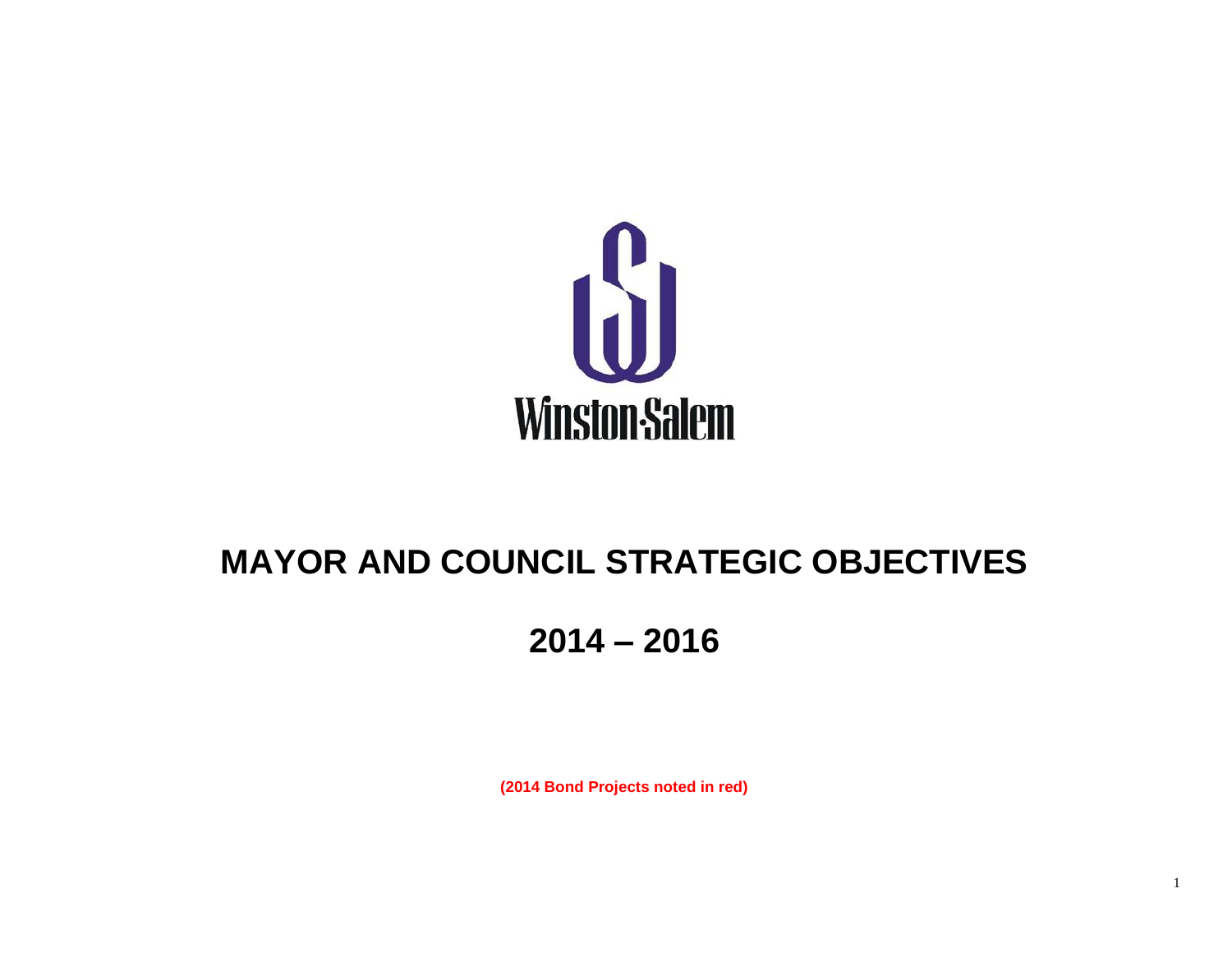Economic vitality and diversity requires a healthy local economy that serves all segments of the population and provides the monetary resources necessary to support the community. This includes sustaining a tax base sufficient to fund community services, providing members of the community with sufficient wages, and providing capital for community development.

| <b>OBJECTIVE 1: RECRUIT AND RETAIN EMPLOYERS</b>                                                                 |                                                                                                |               |                         |                 |
|------------------------------------------------------------------------------------------------------------------|------------------------------------------------------------------------------------------------|---------------|-------------------------|-----------------|
| <b>STRATEGIES</b>                                                                                                | <b>FY 14-15 KEY WORK ITEMS</b>                                                                 | <b>STATUS</b> | <b>ASSIGNEE</b>         | <b>DUE DATE</b> |
| Oversee large economic development<br>projects.                                                                  | Present report on incentive guidelines to<br><b>Finance Committee</b>                          |               | <b>Derwick</b><br>Paige | June 2015       |
|                                                                                                                  | <b>Consider Incentives for Whitaker Park</b><br>Redevelopment Based Upon Developer<br>Requests |               | <b>Derwick</b><br>Paige | Ongoing         |
|                                                                                                                  | Consider Incentives for Brookstown Phase II<br><b>Based Upon Developer Requests</b>            |               | <b>Derwick</b><br>Paige | Ongoing         |
|                                                                                                                  | Consider Sale of Center City West Deck<br><b>Based Upon Developer Requests</b>                 |               | Greg Turner             | Ongoing         |
| Continue to diversify industry outreach.                                                                         | WSBI will present report to Finance<br>Committee on target industry sectors                    |               | Derwick<br>Paige        | May 2015        |
| Pursue regional development projects.                                                                            | WSBI will present report to Finance<br>Committee on regional opportunities                     |               | Derwick<br>Paige        | May 2015        |
| Work with Winston-Salem Chamber of<br>Commerce on retention packages when report to Finance Committee<br>needed. | Meet with Chamber to prepare for Incentives                                                    |               | <b>Derwick</b><br>Paige | May 2015        |
|                                                                                                                  |                                                                                                |               |                         |                 |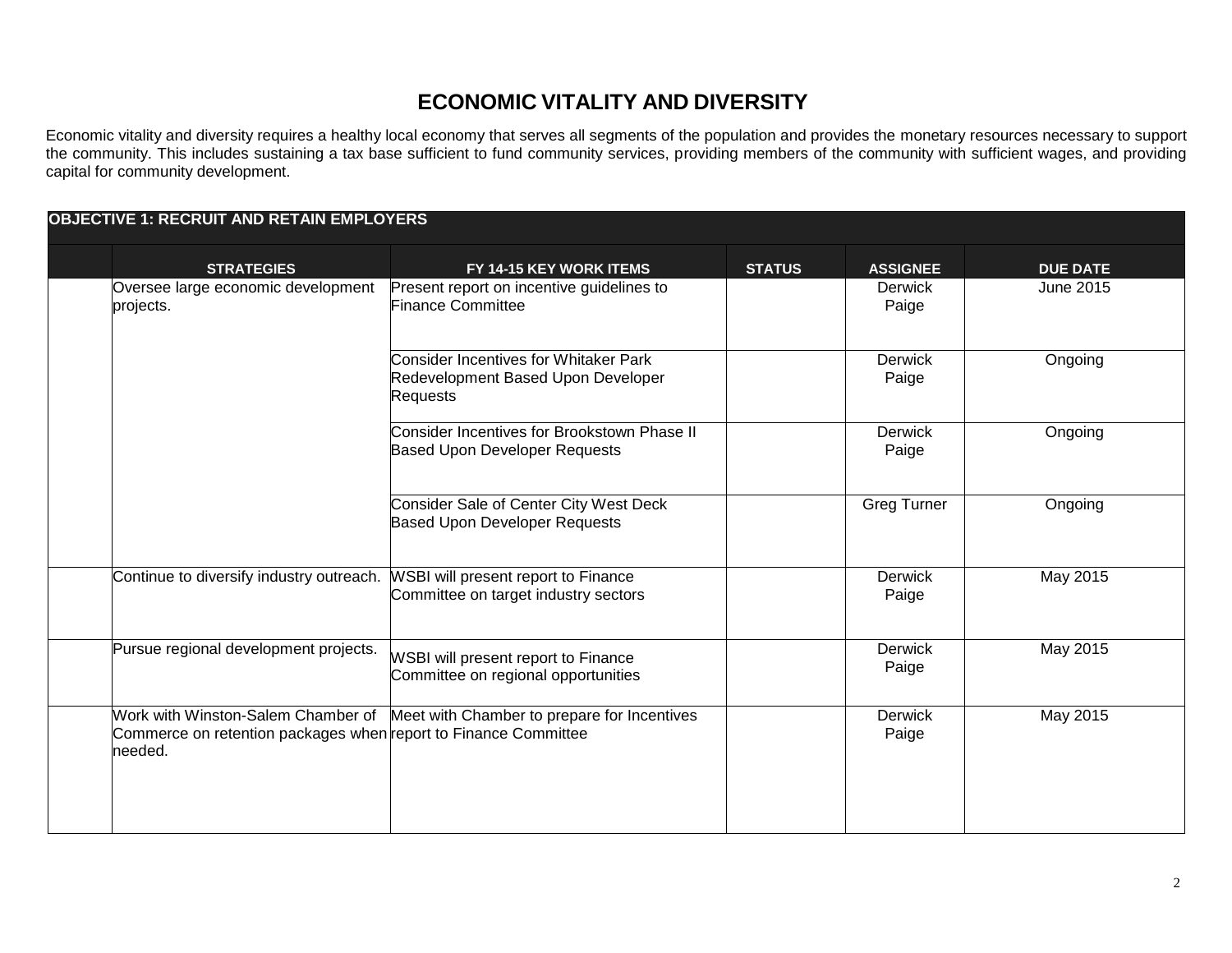| <b>STRATEGIES</b>                                                               | FY 14-15 KEY WORK ITEMS                                                                                                                                                                     | <b>STATUS</b> | <b>ASSIGNEE</b>    | <b>DUE DATE</b>   |
|---------------------------------------------------------------------------------|---------------------------------------------------------------------------------------------------------------------------------------------------------------------------------------------|---------------|--------------------|-------------------|
| <b>Assist Downtown Winston-Salem</b><br>Partnership with retail & commercial    | Present retail recruitment strategy report to City<br>lCouncil                                                                                                                              |               | Derwick Paige      | April 2015        |
| recruitment.                                                                    | Complete design of Convention Center<br>Renovations                                                                                                                                         |               | <b>Ben Rowe</b>    | <b>June 2015</b>  |
| <b>Actively support Wake Forest</b><br><b>Innovation Quarter Research Park.</b> | Consider incentives for center city<br>Power Plant redevelopment based upon<br>developer requests                                                                                           |               | Derwick Paige      | <b>TBD</b>        |
| Assist, as requested, with<br>redevelopment of Pepper Building and              | Complete Merschel Plaza signage                                                                                                                                                             | Complete      | <b>Tim Grant</b>   | August 2014       |
| Merschel Plaza.                                                                 | Based on developer request, present Pepper<br><b>Building incentive request to City Council</b>                                                                                             |               | Derwick Paige      | June 2015         |
|                                                                                 | Prepare preliminary options for Merschel Plaza<br>parking deck and surface park                                                                                                             |               | <b>Greg Turner</b> | June 2015         |
| Consider urban circulator.                                                      | Report on options for additional Federal Funding<br>to support the next phases of work to include the<br>preparation of future preliminary engineering,<br>final design and NEPA documents. |               | Toneq' McCullough  | <b>March 2015</b> |
| Assist with implementation of<br>downtown business improvement<br>district.     | Prepare a mid-year report on Downtown<br>Winston-Salem Business Improvement District<br>services/programs and budget and make<br>bresentation to Council committee                          | Complete      | <b>Ben Rowe</b>    | January 2015      |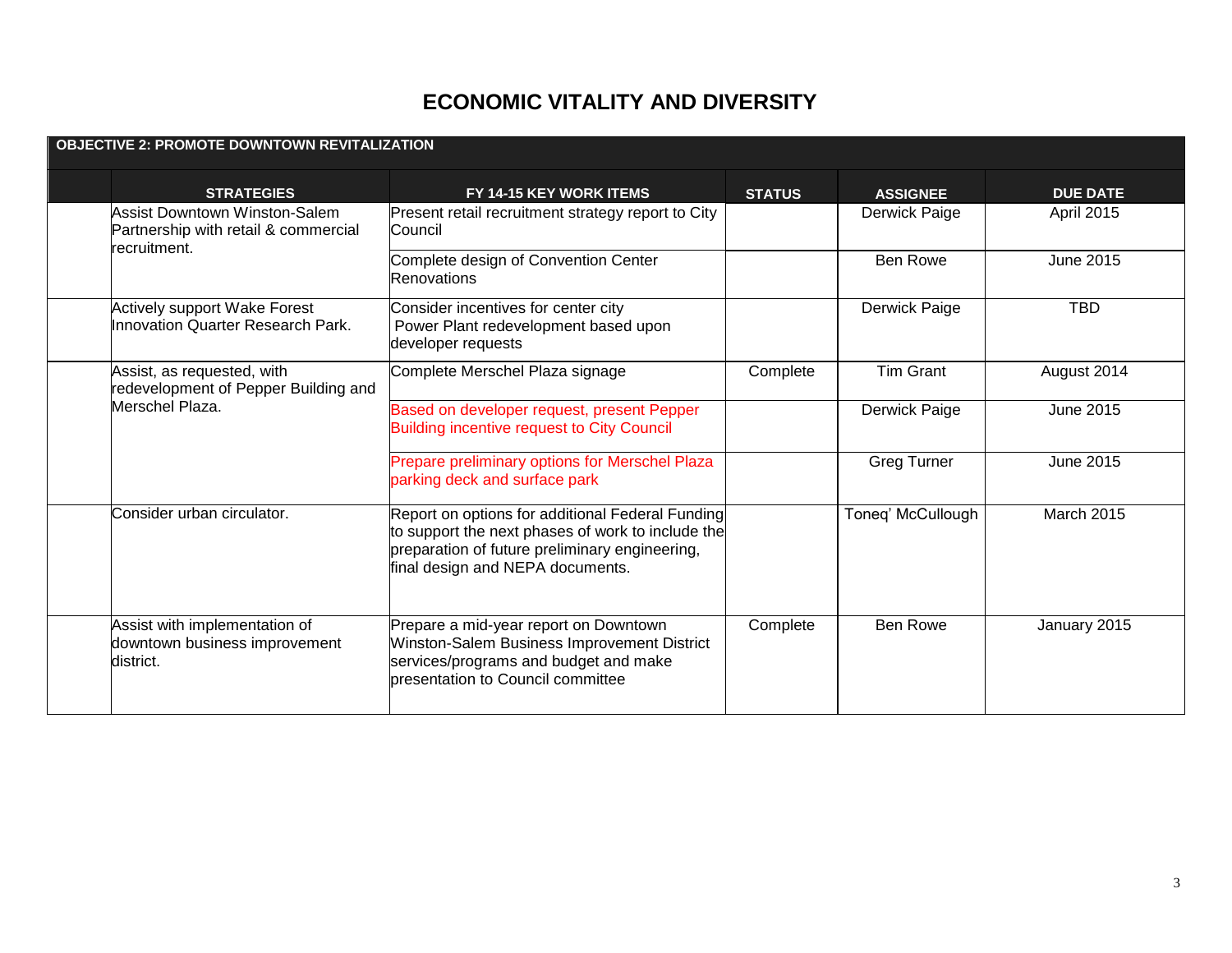| <b>OBJECTIVE 3: Promote Commercial Development in Economically Disadvantaged Areas</b> |                                                                                                                                                                        |               |                       |                   |
|----------------------------------------------------------------------------------------|------------------------------------------------------------------------------------------------------------------------------------------------------------------------|---------------|-----------------------|-------------------|
| <b>STRATEGIES</b>                                                                      | FY 14-15 KEY WORK ITEMS                                                                                                                                                | <b>STATUS</b> | <b>ASSIGNEE</b>       | <b>DUE DATE</b>   |
| Expand RUCA program to more<br>commercial areas.                                       | Complete RUCA-Phase II Projects                                                                                                                                        |               | <b>Ritchie Brooks</b> | June 2015         |
|                                                                                        | <b>Implement RUCA-Phase III Projects</b>                                                                                                                               |               | <b>Ritchie Brooks</b> | June 2015         |
| Enhance partnership with community                                                     | Conduct technical assistance meetings                                                                                                                                  | Complete      | <b>Ritchie Brooks</b> | <b>March 2015</b> |
| development corporations.                                                              | Present retail/commercial strategy to Council                                                                                                                          |               | Derwick Paige         | April 2015        |
|                                                                                        | Develop options for Polo Cherry Area                                                                                                                                   |               | Derwick Paige         | April 2015        |
|                                                                                        | Recommend plan for Liberty and 16 <sup>th</sup> Street<br>redevelopment                                                                                                |               | <b>Ritchie Brooks</b> | June 2015         |
| Renovate Union Station.                                                                | Award Contract for roof replacement                                                                                                                                    | Complete      | Greg<br>Turner        | November 2014     |
|                                                                                        | Award Contract for up fit design                                                                                                                                       | Complete      | <b>Greg Turner</b>    | February 2015     |
| Develop retail recruitment strategy.                                                   | Develop retail recruitment development<br>opportunities report and distribute to major<br>retailers.                                                                   | Complete      | <b>Derwick Paige</b>  | March 2015        |
|                                                                                        | Present retail strategy report to Council                                                                                                                              |               | Derwick Paige         | April 2015        |
| Continue development of Liberty,<br>MLK, New Walkertown, Peters                        | Complete opening of the Liberty St. Vendors<br>Market                                                                                                                  | Complete      | <b>Ritchie Brooks</b> | October 2014      |
| Creek, and Waughtown corridors.                                                        | Prepare reports on options for redevelopment<br>of NW Blvd and Thurmond area                                                                                           |               | <b>Ritchie Brooks</b> | June 2015         |
|                                                                                        | Consider locations for additional vendors<br>markets                                                                                                                   |               | <b>Ritchie Brooks</b> | June 2015         |
|                                                                                        | Propose plan for façade improvements to<br>commercial buildings at Patterson/Glenn                                                                                     |               | <b>Ritchie Brooks</b> | <b>June 2015</b>  |
|                                                                                        | Continue to Meet with Developers Regarding<br>the Lakeside Redevelopment Project and,<br>Based Upon Developer Requests, Prepare<br>Item for City Council Consideration |               | Derwick Paige         | Ongoing           |
|                                                                                        | Work with S.G. Atkins to initiate<br>MLK/Waughtown Economic Study                                                                                                      |               | Derwick Paige         | June 2015         |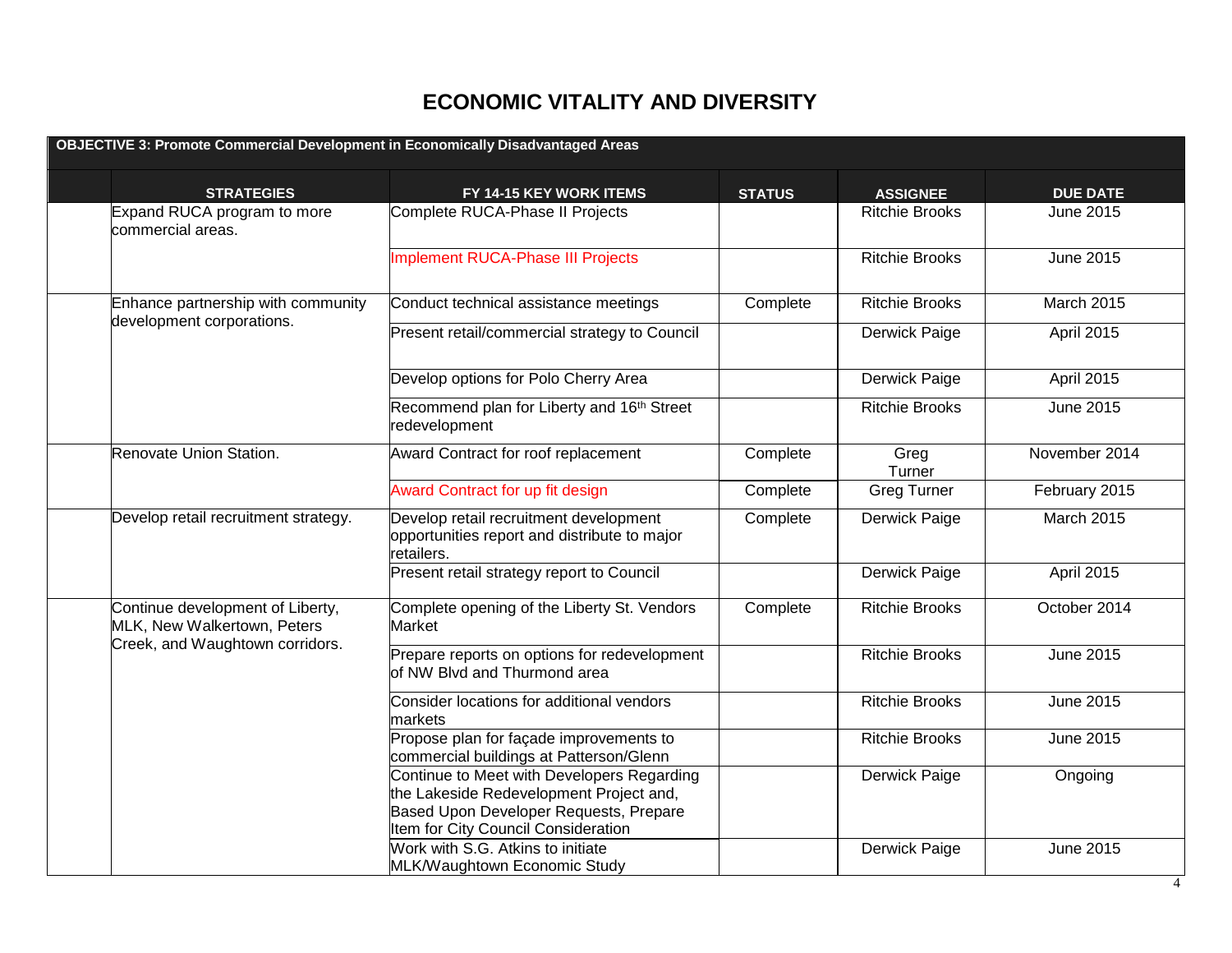| <b>OBJECTIVE 4: Enhance Skills of Workforce</b> |                                                                                                                                                                          |                                                                                     |               |                       |                   |  |  |  |
|-------------------------------------------------|--------------------------------------------------------------------------------------------------------------------------------------------------------------------------|-------------------------------------------------------------------------------------|---------------|-----------------------|-------------------|--|--|--|
|                                                 | <b>STRATEGIES</b>                                                                                                                                                        | FY 14-15 KEY WORK ITEMS                                                             | <b>STATUS</b> | <b>ASSIGNEE</b>       | <b>DUE DATE</b>   |  |  |  |
|                                                 | Collaborate with Piedmont Triad<br>Regional Development and other<br>partners to enhance job preparedness<br>training (with focus on technology jobs<br>for the future). | <b>PTRWD</b> will present report to Council on<br>achievements and future goals     | Complete      | Derwick Paige         | April 2015        |  |  |  |
|                                                 |                                                                                                                                                                          | Develop options for entry level tech job training<br>program similar to Youth Build |               | <b>Ritchie Brooks</b> | June 2015         |  |  |  |
|                                                 | Support re-entry programs.                                                                                                                                               | Award grants to community agencies selected<br>to receive S.O.A.R. grant funding    | Complete      | Evan Raleigh          | October 2014      |  |  |  |
|                                                 |                                                                                                                                                                          | Implement Former Offender Work Program                                              |               | Evan Raleigh          | <b>April 2015</b> |  |  |  |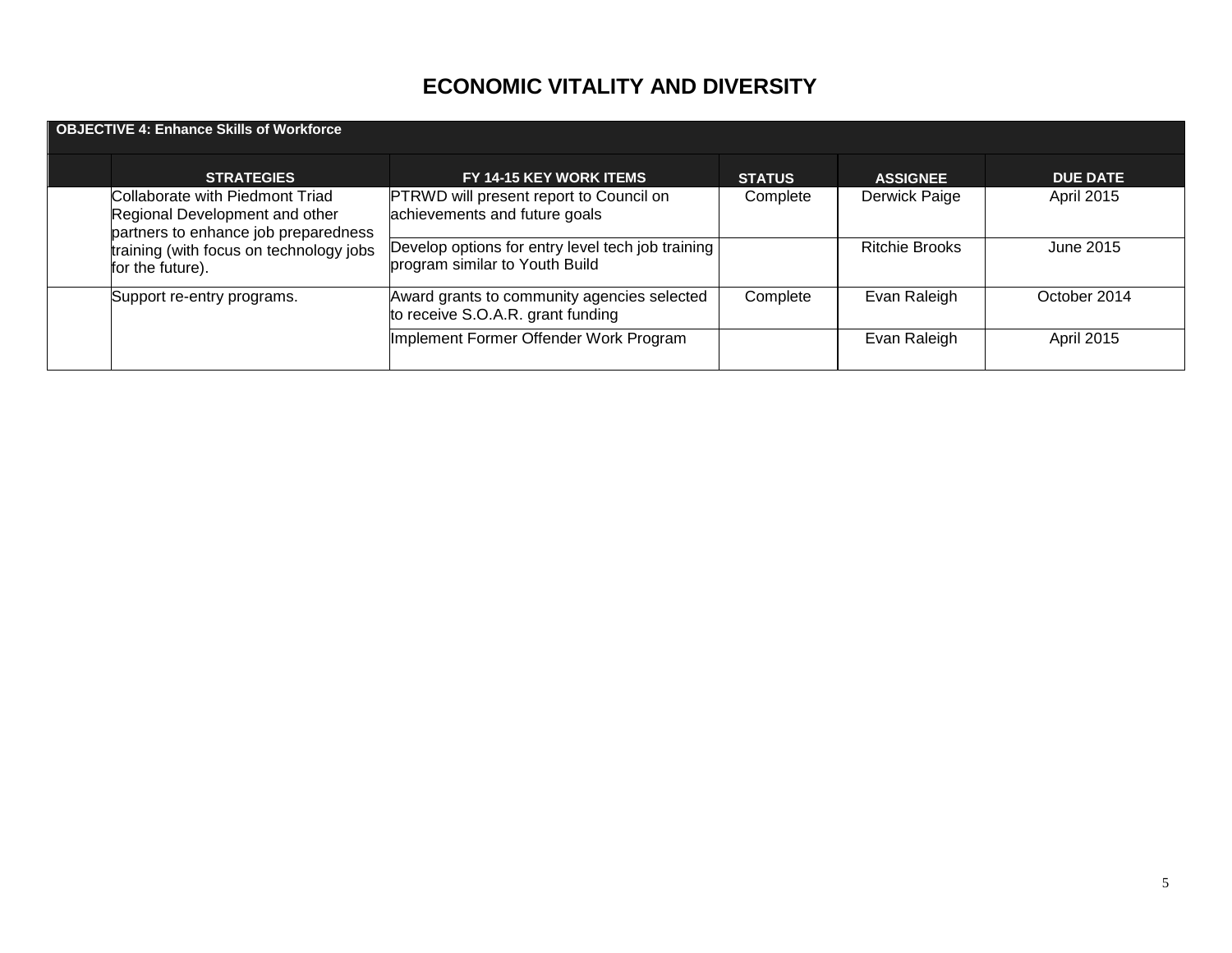| OBJECTIVE 5: DEVELOP AND REDEVELOP COMMERCIAL/INDUSTRIAL BUSINESS PARK SITES         |                                                               |               |                       |                 |  |  |  |
|--------------------------------------------------------------------------------------|---------------------------------------------------------------|---------------|-----------------------|-----------------|--|--|--|
| <b>STRATEGIES</b>                                                                    | <b>FY 14-15 KEY WORK ITEMS</b>                                | <b>STATUS</b> | <b>ASSIGNEE</b>       | <b>DUE DATE</b> |  |  |  |
| Continue efforts to develop Brookwood<br>Business Park at Smith Reynolds<br>Airport. | Contract with real estate company to market<br>spec. building | Complete      | <b>Ritchie Brooks</b> | March 2015      |  |  |  |
| Work with Winston-Salem Business                                                     | Meet with WSBI to discuss strategies                          | Complete      | Derwick Paige         | December 2014   |  |  |  |
| Inc. to finish current business parks<br>and seek land for future parks.             | Present recommendations for assistance to<br>Council          | On Hold       | Derwick Paige         | March 2015      |  |  |  |
| Pursue brownfields grant funds for site<br>clean-up.                                 | Apply for Brownfields Assessment Grant                        | Complete      | <b>Ritchie Brooks</b> | December 2014   |  |  |  |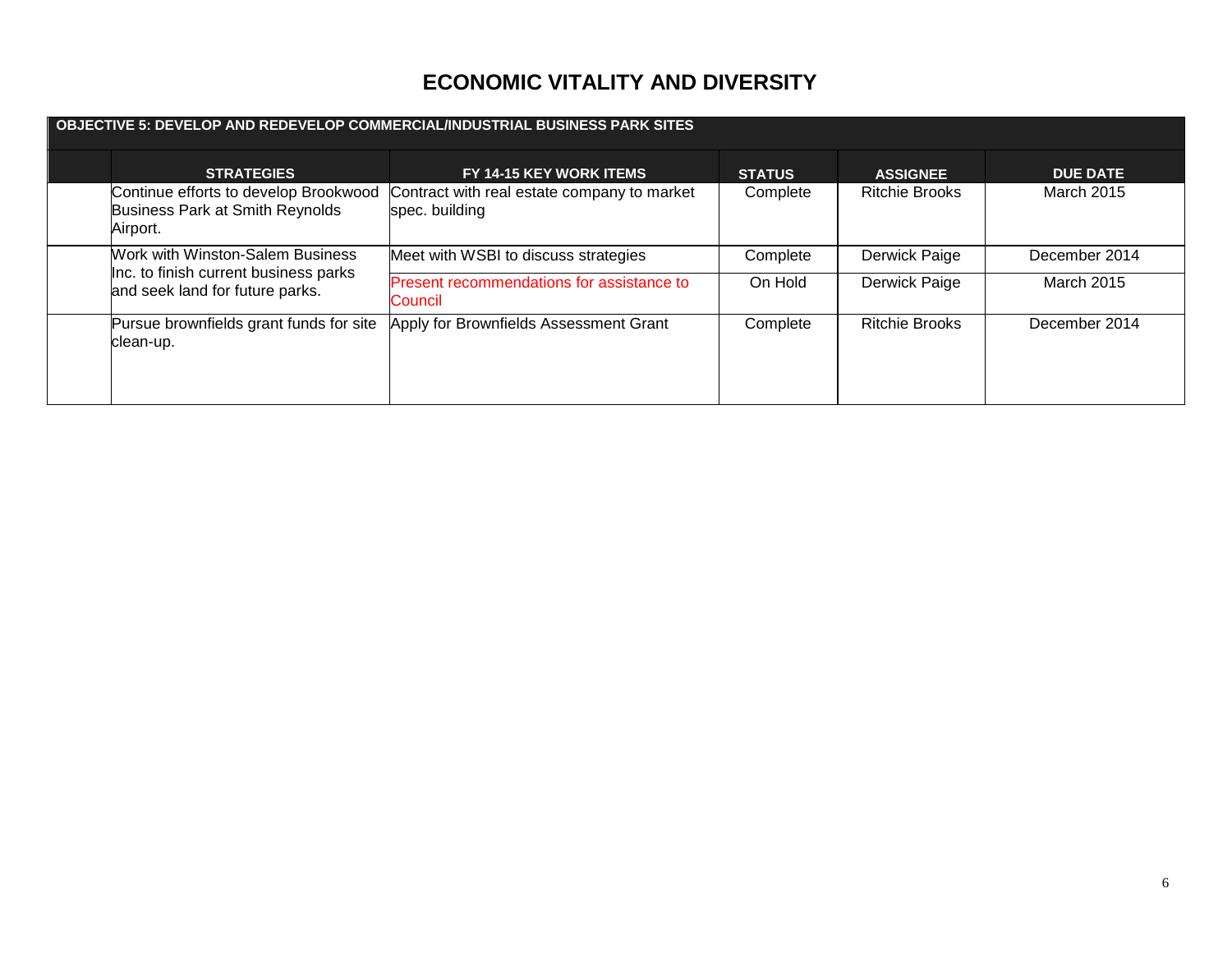| <b>OBJECTIVE 6: ASSIST SMALL BUSINESSES</b>                                  |                               |                                                                                                     |               |                               |                  |
|------------------------------------------------------------------------------|-------------------------------|-----------------------------------------------------------------------------------------------------|---------------|-------------------------------|------------------|
|                                                                              | <b>STRATEGIES</b>             | FY 14-15 KEY WORK ITEMS                                                                             | <b>STATUS</b> | <b>ASSIGNEE</b>               | <b>DUE DATE</b>  |
| Continue to promote and enhance<br>MWBE business opportunities.              |                               | <b>Present report to Council with recommendations</b>                                               | Complete      | <b>Ritchie Brooks</b>         | October 2014     |
|                                                                              |                               | Implement approved modifications                                                                    |               | <b>Ritchie Brooks</b>         | <b>June 2015</b> |
|                                                                              | Provide small businesses with | Award small business plan competition grant                                                         | Complete      | <b>Ritchie Brooks</b>         | October 2014     |
| technical assistance (business plans<br>and regulatory issues).              |                               | Sponsor Section 3 Training program                                                                  | Complete      | <b>Ritchie Brooks</b>         | December 2014    |
| Continue to evaluate loan and grant<br>programs for enhancements.            |                               | Present report to Council recommending<br>lenhancements                                             |               | <b>Richie Brooks</b>          | June 2015        |
| Implement Development Review<br><b>Advisory Committee</b><br>recommendations |                               | Make presentation to Council committee on<br>recommendations for Electronic Plan Review<br>solution |               | Dennis Newman                 | May 2015         |
| Enhance marketing of city programs                                           |                               | Develop and implement new small business<br>marketing strategy                                      |               | Ritchie Brooks &<br>Ed McNeal | May 2015         |
| Enhance efforts to buy goods and<br>services from local businesses.          |                               | Report on achievements from Buy Local<br>Policy                                                     | Complete      | Lisa Saunders                 | February 2015    |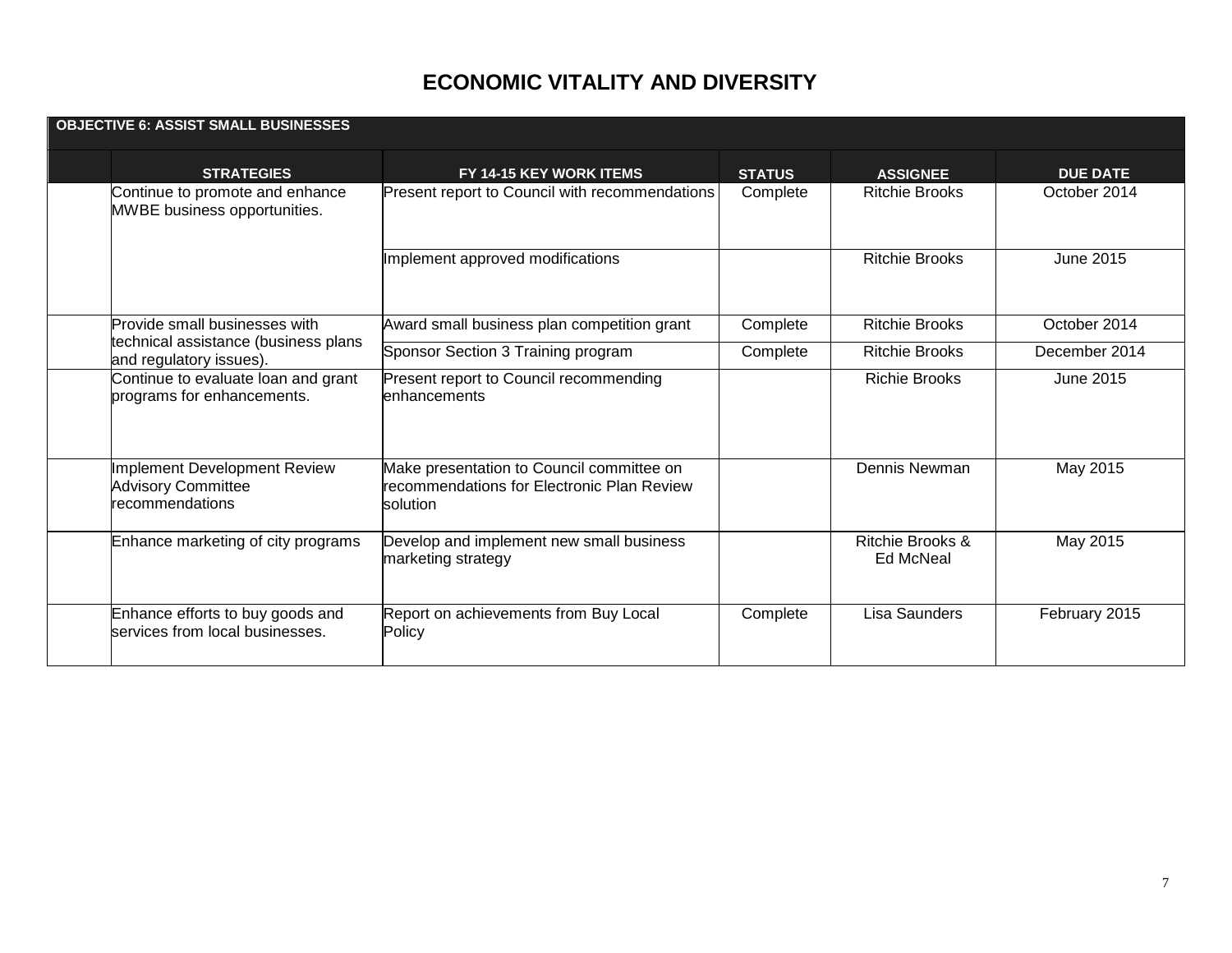Public safety is the foundation upon which any successful city is built. Absent this, it is difficult to attract businesses, residents or visitors, which in turn create the economic vitality that sustains our community.

| <b>OBJECTIVE 1: EXPAND COMMUNITY POLICING</b> |                                                 |                                                                                                                                                                           |               |                       |                 |  |  |
|-----------------------------------------------|-------------------------------------------------|---------------------------------------------------------------------------------------------------------------------------------------------------------------------------|---------------|-----------------------|-----------------|--|--|
|                                               | <b>STRATEGIES</b>                               | FY 14-15 KEY WORK ITEMS                                                                                                                                                   | <b>STATUS</b> | <b>ASSIGNEE</b>       | <b>DUE DATE</b> |  |  |
|                                               | Develop gun violence reduction<br>strategy.     | Partner with the District Attorney, U.S Attorney's<br>Office, and Project Safe Neighborhoods Violent<br>Crimes Task Force to develop report with<br>deterrence strategies |               | <b>Barry Rountree</b> | June 2015       |  |  |
|                                               |                                                 | Conduct a gun safe surrender event                                                                                                                                        |               | <b>Barry Rountree</b> | June 2015       |  |  |
|                                               | Enhance youth/gang prevention                   | Host Gang Steering Committee retreat                                                                                                                                      | Complete      | Evan Raleigh          | December 2014   |  |  |
| outreach.                                     |                                                 | Report on mentoring and gang prevention in<br>schools through SRO program.                                                                                                |               | <b>Barry Rountree</b> | June 2015       |  |  |
|                                               |                                                 | Form Police Athletic League Foundation                                                                                                                                    |               | <b>Barry Rountree</b> | June 2015       |  |  |
|                                               | Continue community relations/trust<br>programs. | Hold two Community Trust talks                                                                                                                                            | Complete      | <b>Barry Rountree</b> | June 2015       |  |  |
|                                               |                                                 | Implement collegiate and clergy trust talks                                                                                                                               | Complete      | <b>Barry Rountree</b> | June 2015       |  |  |
|                                               |                                                 | Report on community programs and events                                                                                                                                   |               | <b>Barry Rountree</b> | June 2015       |  |  |
|                                               |                                                 | Coordinate with East Ward Community<br>Assistance Liaison to Conduct Police<br>Department Walking Tour                                                                    |               | <b>Barry Rountree</b> | June 2015       |  |  |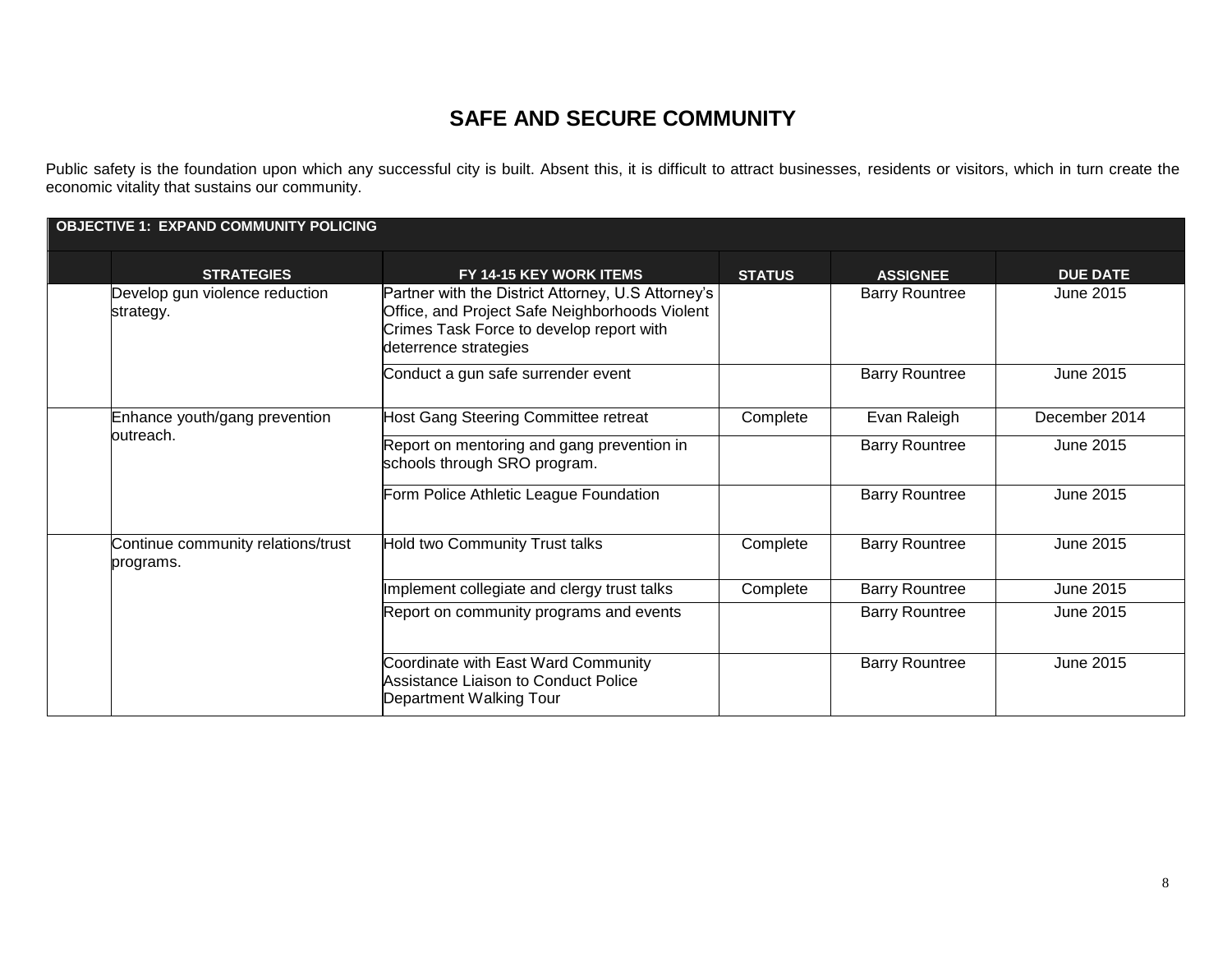| <b>OBJECTIVE 2: REDUCE CRIME AND FEAR OF CRIME</b>                                                         |                                                                                                              |               |                         |                   |
|------------------------------------------------------------------------------------------------------------|--------------------------------------------------------------------------------------------------------------|---------------|-------------------------|-------------------|
| <b>STRATEGIES</b>                                                                                          | FY 14-15 KEY WORK ITEMS                                                                                      | <b>STATUS</b> | <b>ASSIGNEE</b>         | <b>DUE DATE</b>   |
| Enhance crime reduction strategies.                                                                        | Enhance WSPD's crime reduction strategies to<br>reduce Part I (violent and property) crimes by<br>5%.        |               | <b>Barry Rountree</b>   | June 2015         |
|                                                                                                            | Reduce traffic fatalities by 5%                                                                              |               | <b>Barry Rountree</b>   | <b>June 2015</b>  |
|                                                                                                            | Report on use of nuisance abatement to<br>address commercial establishments with repeat<br>calls for service |               | Angela Carmon           | March 2015        |
| Renovate Public safety Center and<br>complete upfit to the Beaty Public<br>Safety Training Support Center. | <b>Begin Design of PSC Renovations</b>                                                                       | Complete      | <b>Robert Prestwood</b> | February 2015     |
|                                                                                                            | <b>Begin Design of Beatty Center Renovations</b>                                                             | Complete      | <b>Robert Prestwood</b> | February 2015     |
| Implement new technologies.                                                                                | Fully deploy body cameras for police<br>personnel                                                            | Complete      | <b>Barry Rountree</b>   | <b>June 2015</b>  |
|                                                                                                            | Award contract for downtown Public Safety<br>Cameras                                                         |               | <b>Barry Rountree</b>   | April 2015        |
|                                                                                                            | Begin Implementation of X2 Taser program                                                                     |               | <b>Barry Rountree</b>   | <b>June 2015</b>  |
|                                                                                                            | <b>Review Recon Scout XT Robot</b>                                                                           |               | <b>Barry Rountree</b>   | <b>June 2015</b>  |
|                                                                                                            | Begin operation of drug alcohol lab at Beaty<br>Center                                                       | Complete      | <b>Barry Rountree</b>   | <b>March 2015</b> |
| Review staffing and deployment plans.                                                                      | Report on redeployment study with the addition<br>of a Downtown Entertainment District                       |               | <b>Barry Rountree</b>   | <b>June 2015</b>  |
| Establish police district buildings.                                                                       | <b>Hire Design Consultant for Police District</b><br><b>Stations</b>                                         | Complete      | Robert<br>Prestwood     | November 2014     |
|                                                                                                            | Complete upfit to extension and office of SOD<br>Building on Polo Rd.                                        |               | <b>Ben Rowe</b>         | June 2015         |
|                                                                                                            | Secure Jonestown Site                                                                                        |               | Kirk Bjorling           | June 2015         |
|                                                                                                            | <b>Secure North point Site</b>                                                                               |               | <b>Kirk Bjorling</b>    | March 2015        |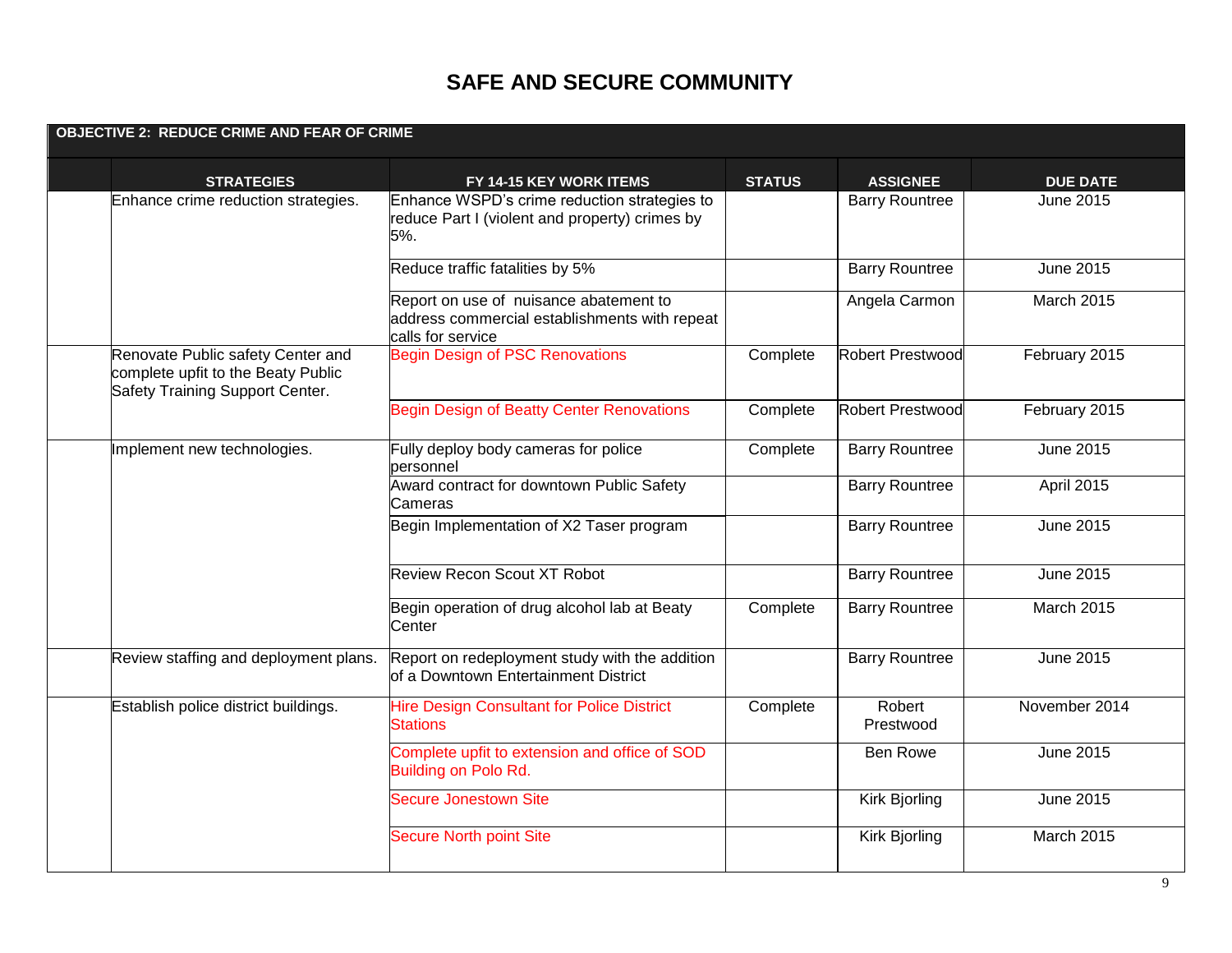| <b>OBJECTIVE 3: ENHANCE FIRE PREVENTION PROGRAMS</b> |                                                                              |                                                           |               |                      |                 |  |  |
|------------------------------------------------------|------------------------------------------------------------------------------|-----------------------------------------------------------|---------------|----------------------|-----------------|--|--|
|                                                      | <b>STRATEGIES</b>                                                            | FY 14-15 KEY WORK ITEMS                                   | <b>STATUS</b> | <b>ASSIGNEE</b>      | <b>DUE DATE</b> |  |  |
|                                                      | Partner with other city/county agencies<br>to expand outreach and education. | Hold community strategic planning meetings                | Complete      | <b>Antony Farmer</b> | October 2014    |  |  |
|                                                      |                                                                              | Conduct annual Citizens Fire Academy                      | Complete      | <b>Antony Farmer</b> | October 2014    |  |  |
|                                                      | Consider stove top suppressor<br>lordinance.                                 | Establish education and grant program                     | Complete      | <b>Antony Farmer</b> | September 2014  |  |  |
|                                                      | Expand smoke detector education<br>programs.                                 | Report on Re-energized marketing and<br>distribution plan |               | <b>Trey Mayo</b>     | May 2015        |  |  |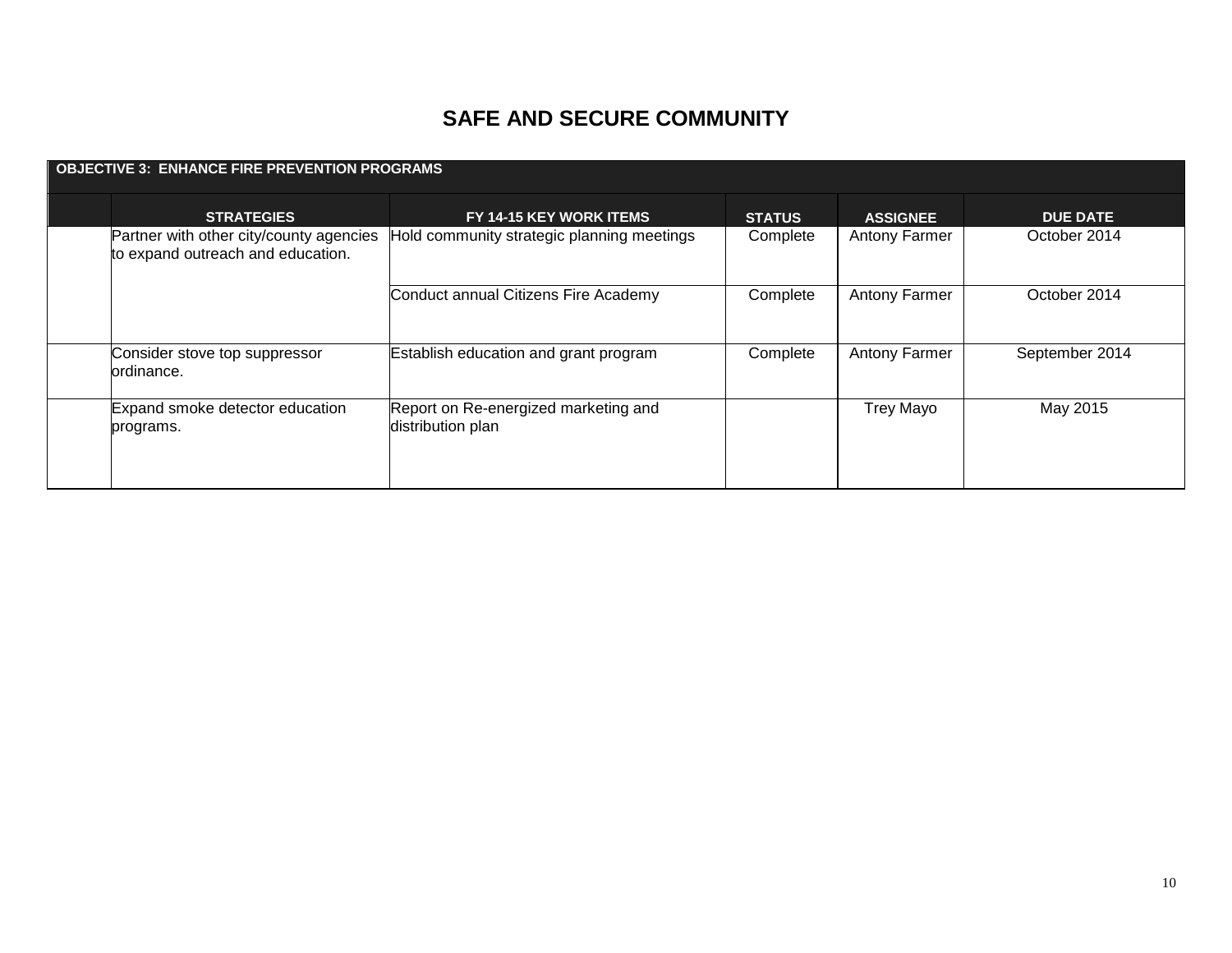| <b>OBJECTIVE 4: IMPROVE PUBLIC SAFETY SERVICE QUALITY</b>                                                             |                                                                       |               |                         |                   |  |  |  |
|-----------------------------------------------------------------------------------------------------------------------|-----------------------------------------------------------------------|---------------|-------------------------|-------------------|--|--|--|
| <b>STRATEGIES</b>                                                                                                     | FY 14-15 KEY WORK ITEMS                                               | <b>STATUS</b> | <b>ASSIGNEE</b>         | <b>DUE DATE</b>   |  |  |  |
| Obtain Fire Department accreditation.                                                                                 | Report on latest ISO rating                                           | Complete      | <b>Trey Mayo</b>        | <b>March 2015</b> |  |  |  |
|                                                                                                                       | Train Fire staff on accreditation                                     | Complete      | <b>Antony Farmer</b>    | October 2014      |  |  |  |
| Enhance contracts and/or collocates<br>with volunteer fire departments.                                               | Hold strategic meetings with VFD's and<br>prepare summary report      |               | Trey Mayo               | June 2015         |  |  |  |
| Develop fire modular training location.                                                                               | Award contract for construction of fire modular<br>training facility. |               | <b>Robert Prestwood</b> | June 2015         |  |  |  |
| <b>Provide Emergency Operations</b><br>Center and National Incident<br>Management training for elected<br>lofficials. | Complete training                                                     | Complete      | Mel Sadler              | <b>July 2014</b>  |  |  |  |
| Continue modernization and<br>Irenovation of fire stations.                                                           | Begin Design of Station #7 and #9<br><b>Improvements</b>              | Complete      | <b>Robert Prestwood</b> | April 2015        |  |  |  |
|                                                                                                                       | Begin Design of New Station #8                                        | Complete      | <b>Robert Prestwood</b> | April 2015        |  |  |  |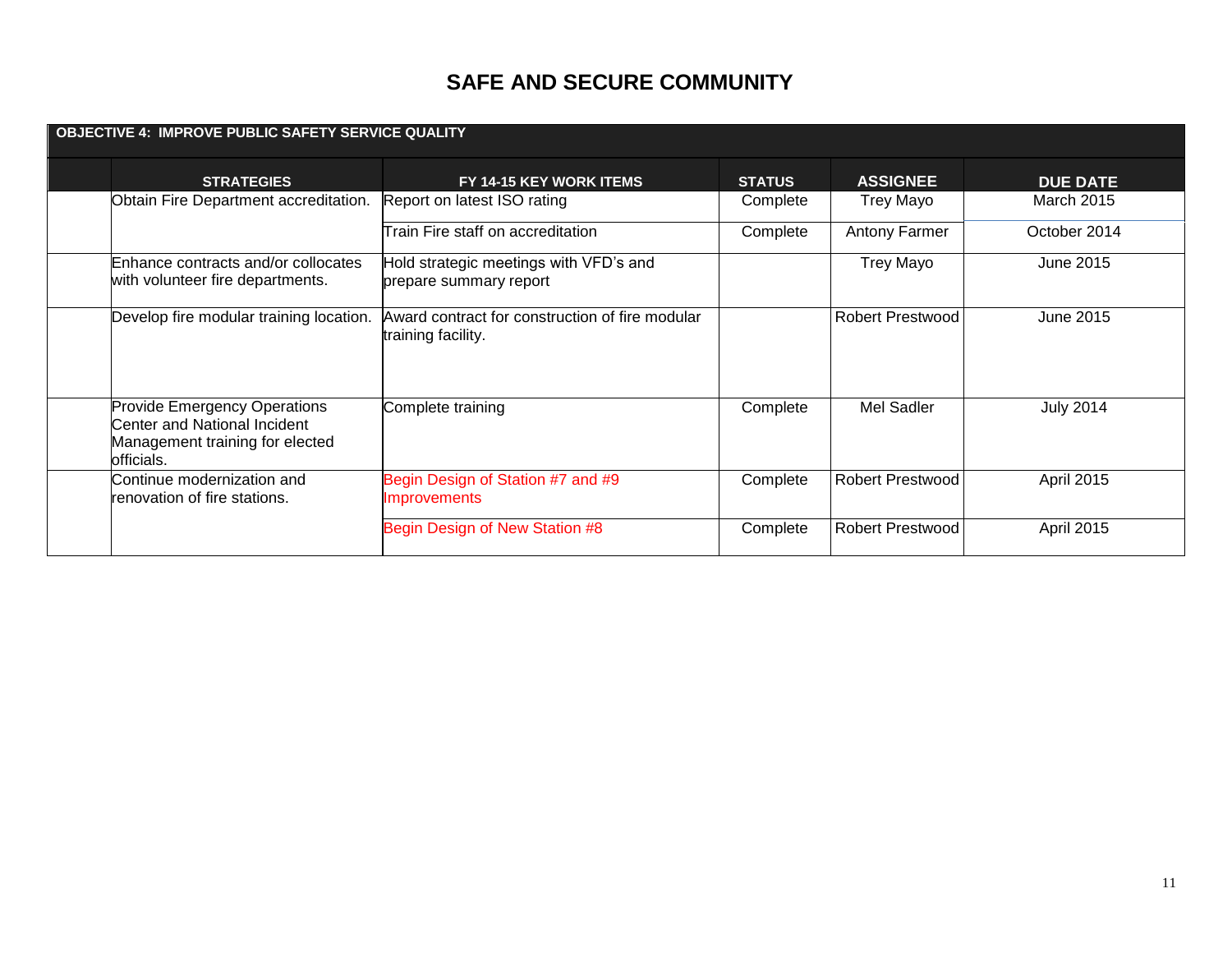Livable neighborhoods are the basic building block for our city's quality of life. They create an environment where people feel welcome, want to spend time, and want to interact. Livable neighborhoods provide access to adequate transportation, shopping and recreation options, encourage residents to maintain their homes, and celebrate our values, history and culture.

| <b>OBJECTIVE 1: IMPROVE CHARACTER AND CONDITION OF NEIGHBORHOODS</b>                                                                |  |                                                                                          |               |                         |                   |  |
|-------------------------------------------------------------------------------------------------------------------------------------|--|------------------------------------------------------------------------------------------|---------------|-------------------------|-------------------|--|
| <b>STRATEGIES</b>                                                                                                                   |  | FY 14-15 KEY WORK ITEMS                                                                  | <b>STATUS</b> | <b>ASSIGNEE</b>         | <b>DUE DATE</b>   |  |
| Continue to utilize existing code<br>enforcement and seek opportunities to<br>enhance programs (housing, zoning,<br>environmental). |  | Recommend changes to code enforcement<br>process to improve efficiency and effectiveness | Complete      | <b>Ritchie Brooks</b>   | <b>March 2015</b> |  |
| Develop program for targeted                                                                                                        |  | <b>Brief Council on TURN guidelines</b>                                                  | Complete      | <b>Ritchie Brooks</b>   | January 2015      |  |
| residential transformation.                                                                                                         |  | Recommend vacant lot disposition program                                                 | Complete      | <b>Ritchie Brooks</b>   | <b>March 2015</b> |  |
| Develop plan for pocket parks in<br>neighborhoods.                                                                                  |  | Present options for 2 <sup>nd</sup> street park                                          |               | Evan Raleigh            | February 2015     |  |
| Organize new neighborhood<br>associations and/or crime watch<br>groups.                                                             |  | Sponsor first annual neighborhood association/<br>lcrime watch recruitment fair          |               | <b>Ritchie Brooks</b>   | <b>April 2015</b> |  |
| Implement infrastructure<br>recommendations from adopted area<br>blans.                                                             |  | Complete Little Creek Greenway (SW<br>Suburban Plan)                                     | Complete      | <b>Robert Prestwood</b> | <b>March 2015</b> |  |
|                                                                                                                                     |  | Complete Clemmonsville Rd widening (S<br>Suburban Plan)                                  | Complete      | Robert Prestwood        | November 2014     |  |
|                                                                                                                                     |  | Complete Phase 1 Fairview Park<br>Renovations (E/NE Area Plan)                           | Complete      | <b>Tim Grant</b>        | December 2014     |  |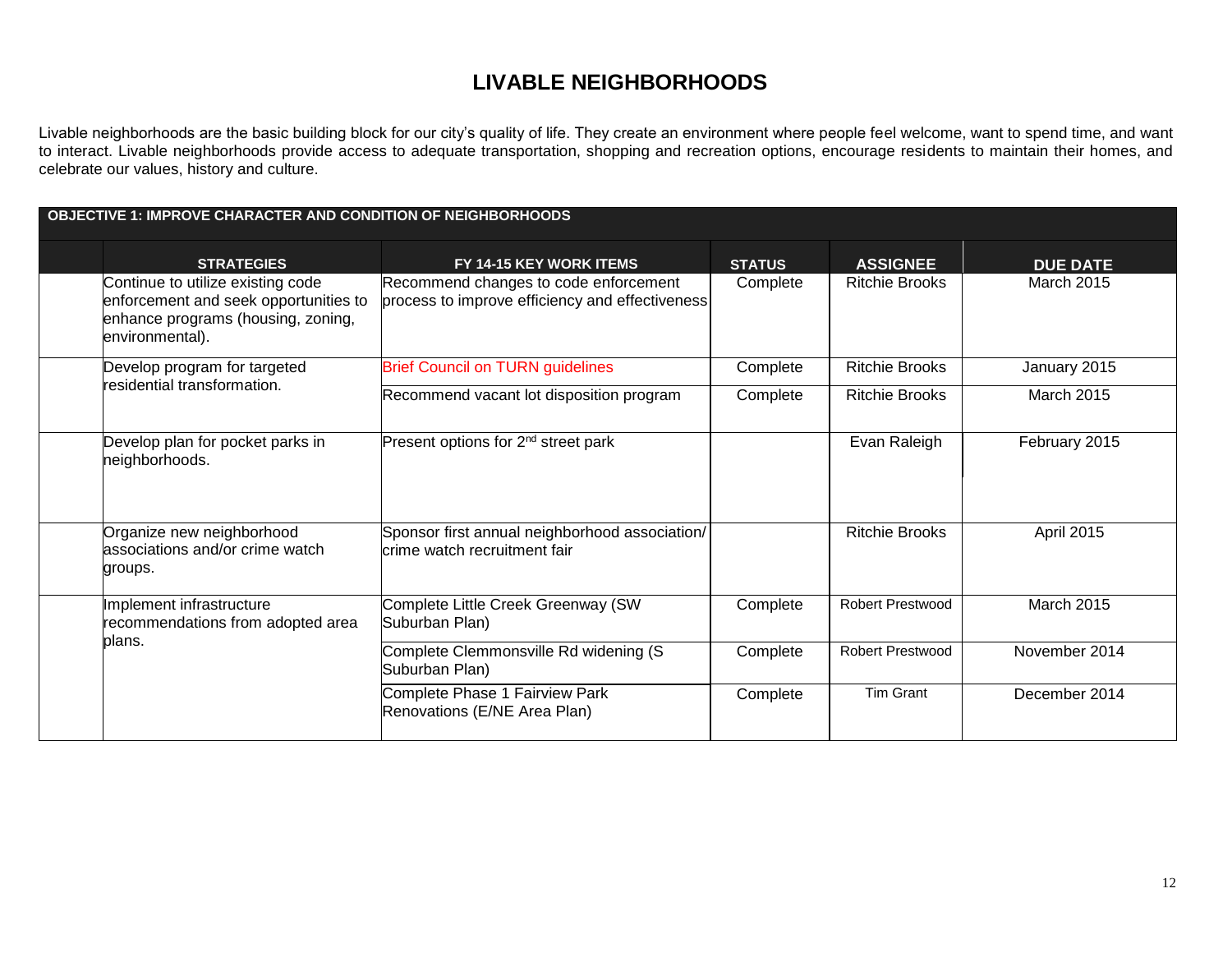|  | <b>OBJECTIVE 2: EXPAND HOUSING ASSISTANCE PROGRAMS</b>                          |                                                                                                                                                                |               |                        |                  |
|--|---------------------------------------------------------------------------------|----------------------------------------------------------------------------------------------------------------------------------------------------------------|---------------|------------------------|------------------|
|  | <b>STRATEGIES</b>                                                               | FY 14-15 KEY WORK ITEMS                                                                                                                                        | <b>STATUS</b> | <b>ASSIGNEE</b>        | <b>DUE DATE</b>  |
|  | Continue efforts to reduce chronic<br>homelessness.                             | Ensure formation of WS/FC Commission on<br>Ending Homelessness and create charter                                                                              | Complete      | <b>Ritchie Brooks</b>  | October 2014     |
|  | Assist the Housing Authority of<br>Winston-Salem with redevelopment<br>plans.   | Report on technical and staff support on<br>rehab/sale of complexes and Choice<br>Neighborhood initiative                                                      |               | <b>Ritchie Brooks</b>  | June 2015        |
|  |                                                                                 | Continue to Collaborate with HAWS<br>Regarding the Development of Brown<br><b>Elementary School</b>                                                            |               | Derwick Paige          | Ongoing          |
|  | Partner with community development<br>corporations on housing<br>redevelopment. | Continue to explore opportunities and hold<br>meetings with all CDC's                                                                                          |               | <b>Ritchie Brooks</b>  | <b>June 2015</b> |
|  |                                                                                 | Develop report for consideration on Polo Rd.<br><b>Trailer Park Redevelopment</b>                                                                              |               | <b>Ritchie Brooks</b>  | April 2015       |
|  |                                                                                 | Continue to Work with S.G. Atkins CDC on<br>the Implementation of Various Initiatives in<br>the East End Development Area                                      |               | Derwick Paige          | June 2015        |
|  | Continue enforcement of Fair Housing<br>ordinance.                              | Complete Phase II of fair housing testing in<br>partnership w/Legal Aid and HUD                                                                                |               | Wanda Allen-<br>Abraha | <b>June 2015</b> |
|  | Consider incentives for affordable<br>housing in new developments.              | Present guidelines to Council for<br>consideration                                                                                                             |               | <b>Ritchie Brooks</b>  | <b>June 2015</b> |
|  |                                                                                 | Review current Section 3-9 of the UDO and<br>prepare report on revisions to bonus density<br>provisions for affordable housing that could<br>be more effective |               | Paul Norby             | June 2015        |
|  | Assist with redevelopment of blighted<br>multifamily housing complexes.         | Report on complexes and develop<br>improvement strategy                                                                                                        |               | <b>Ritchie Brooks</b>  | June 2015        |
|  | Adopt policies to promote infill<br>development.                                | Propose new plan for housing preservation to<br>avoid demolition                                                                                               |               | <b>Ritchie Brooks</b>  | March 2015       |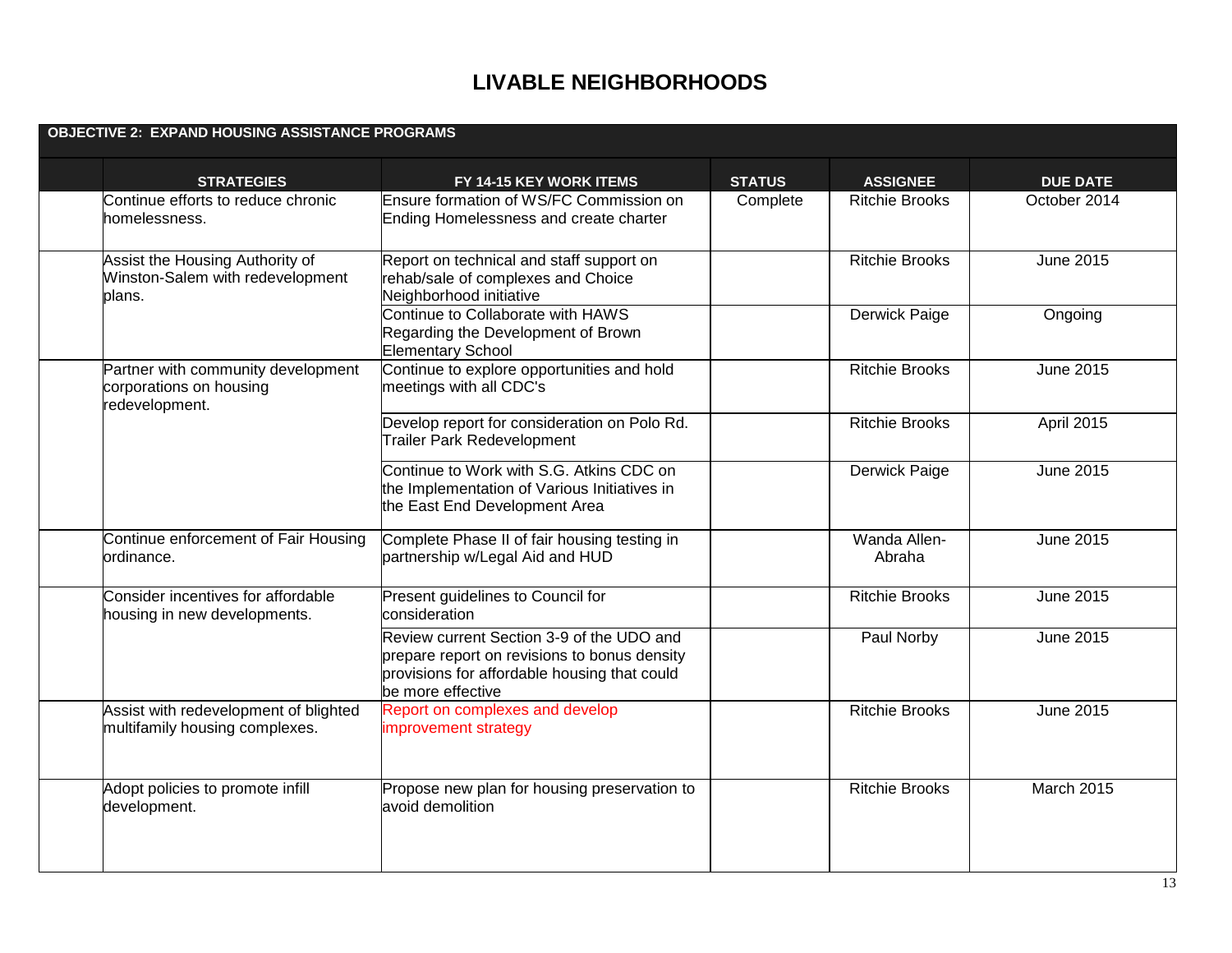| <b>OBJECTIVE 3: SUPPORT PUBLIC ART/COMMUNITY APPEARANCE</b>                   |                                                                                        |               |                      |                   |  |
|-------------------------------------------------------------------------------|----------------------------------------------------------------------------------------|---------------|----------------------|-------------------|--|
| <b>STRATEGIES</b>                                                             | FY 14-15 KEY WORK ITEMS                                                                | <b>STATUS</b> | <b>ASSIGNEE</b>      | <b>DUE DATE</b>   |  |
| Support annual public art program.                                            | Complete installation of Centennial Art Sculpture                                      | Complete      | Evan Raleigh         | September 2014    |  |
|                                                                               | Present Public Art Strategic Plan to Council<br>committee                              | Complete      | Evan Raleigh         | January 2015      |  |
| Support the Creative Corridors Master<br>Plan.                                | Provide Status Report on Creative Corridors<br>Coalition revisions to the Master Plan. |               | Toneg'<br>McCullough | <b>June 2015</b>  |  |
| Consider ways to incorporate art in<br>construction projects.                 | Include options in Public Art Strategic Plan                                           | Complete      | Evan Raleigh         | January 2015      |  |
| Support tree planting and<br>beautification projects.                         | Hold Annual Roots Day                                                                  | Complete      | James Mitchell       | October 2014      |  |
| Increase litter collection efforts.                                           | Implement Former Offender work program                                                 |               | Evan Raleigh         | <b>April 2015</b> |  |
| Consider increased dedicated funding<br>for arts, culture, film, and theatre. | Recommend grantee funding with new<br>process                                          |               | <b>Ben Rowe</b>      | April 2015        |  |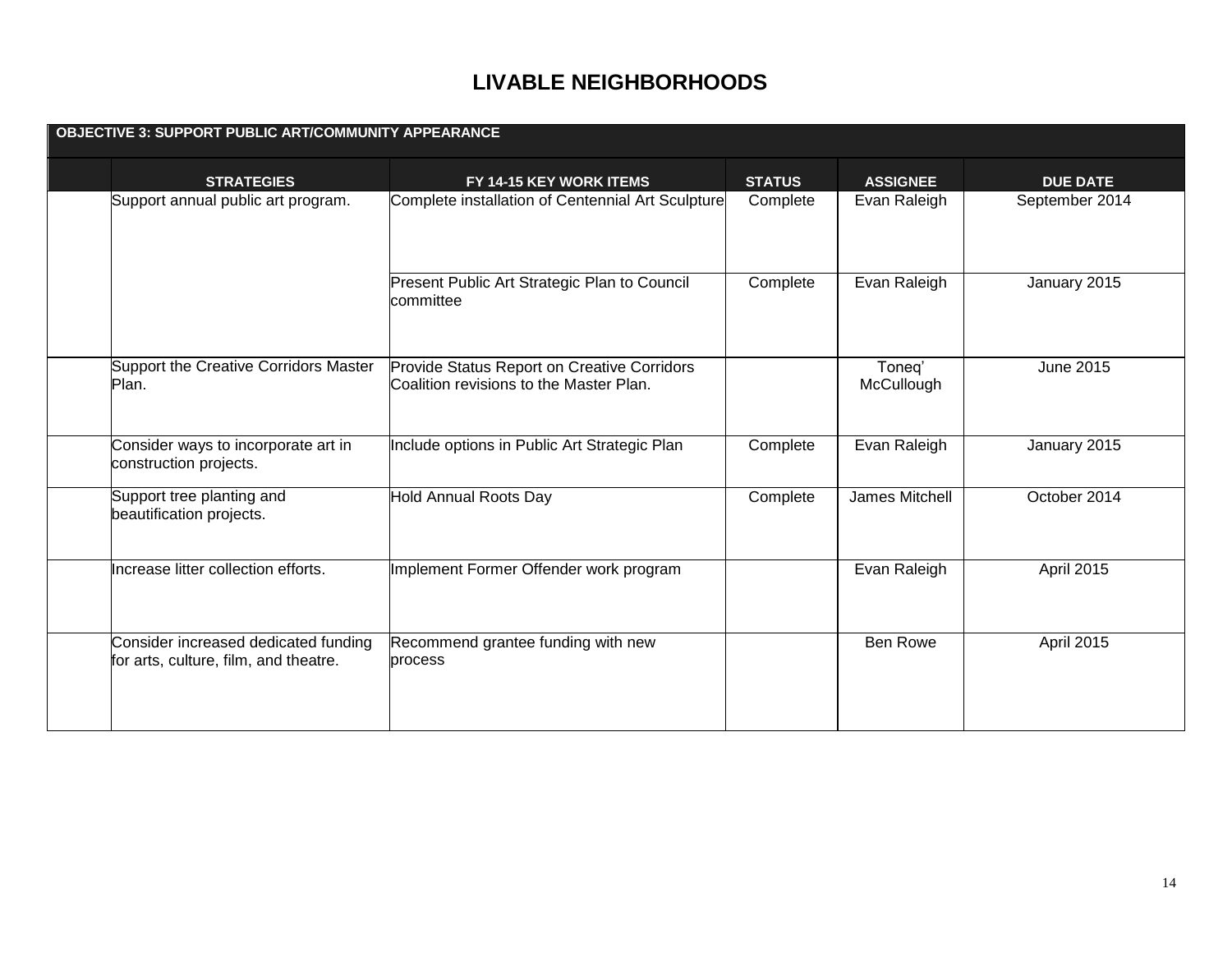| <b>OBJECTIVE 4: PRESERVE HISTORIC RESOURCES</b>                                     |                                                                                                                       |               |                         |                   |
|-------------------------------------------------------------------------------------|-----------------------------------------------------------------------------------------------------------------------|---------------|-------------------------|-------------------|
| <b>STRATEGIES</b>                                                                   | FY 14-15 KEY WORK ITEMS                                                                                               | <b>STATUS</b> | <b>ASSIGNEE</b>         | <b>DUE DATE</b>   |
| <b>Conduct Historic Preservation</b><br>Month activities.                           | Prepare and print City Historic Inventory<br><b>Publication</b>                                                       |               | Paul Norby              | June 2015         |
| Support historic marker program.                                                    | Dedicate two or three markers                                                                                         |               | Paul Norby              | June 2015         |
| Assist private efforts to rehabilitate<br>Odd Fellows and Happy Hill<br>cemeteries. | Prepare engineering plans/specifications for<br>fencing system at both cemeteries and<br>bresent to council committee |               | <b>Robert Prestwood</b> | April 2015        |
| Assist with repair of Old Salem<br>infrastructure (roads and sidewalks).            | <b>Award Design Contract</b>                                                                                          | Complete      | Toneq'<br>McCullough    | <b>March 2015</b> |
| Consider increased operating<br>assistance to Old Salem.                            | Increase funding from Occupancy Taxes                                                                                 | Complete      | Ben Rowe                | June 2014         |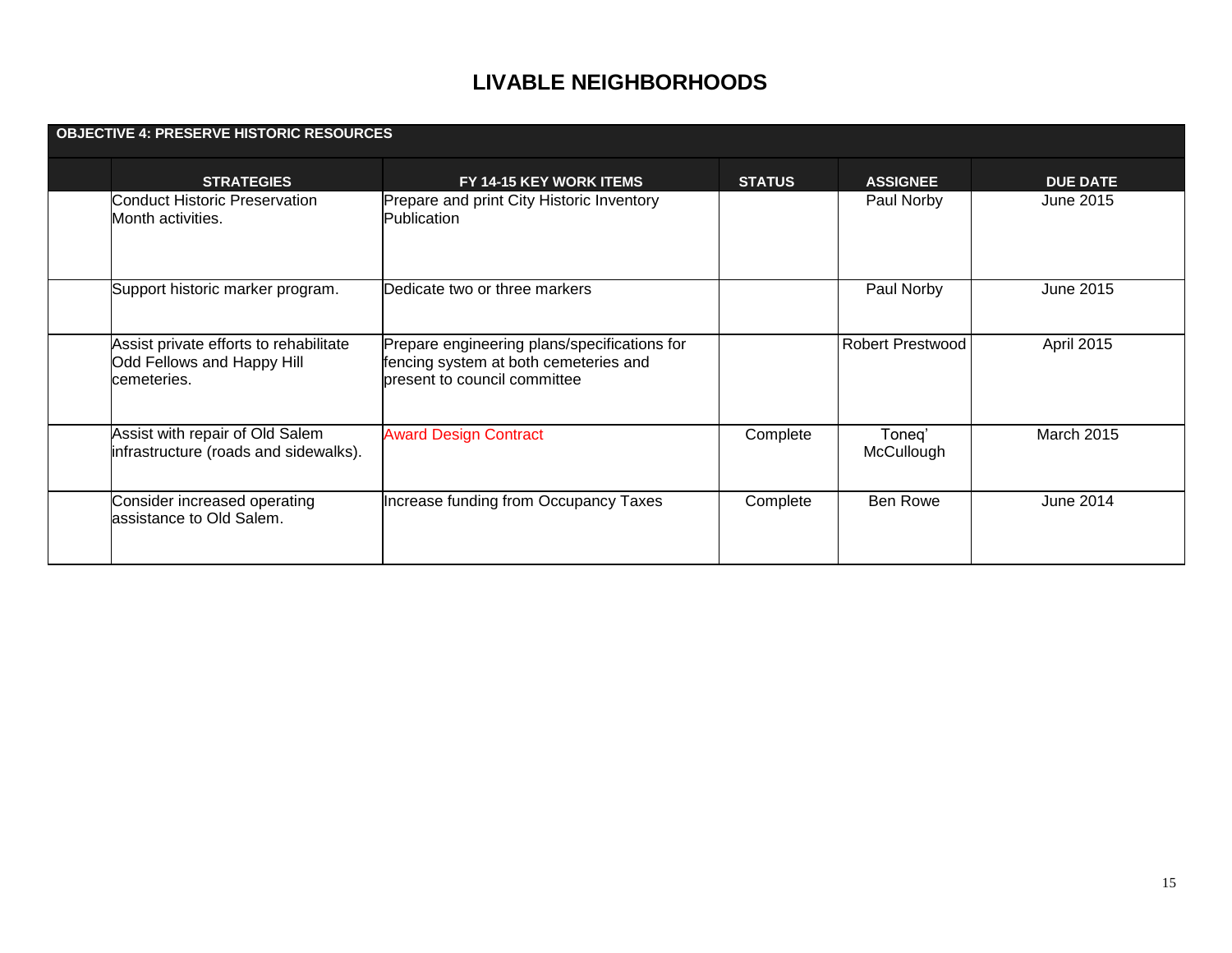| OBJECTIVE 5: SUPPORT INCLUSION OF ALL COMMUNITY POPULATIONS        |                                                                                                                                                                                                                                                                               |               |                        |                  |  |  |
|--------------------------------------------------------------------|-------------------------------------------------------------------------------------------------------------------------------------------------------------------------------------------------------------------------------------------------------------------------------|---------------|------------------------|------------------|--|--|
| <b>STRATEGIES</b>                                                  | FY 14-15 KEY WORK ITEMS                                                                                                                                                                                                                                                       | <b>STATUS</b> | <b>ASSIGNEE</b>        | <b>DUE DATE</b>  |  |  |
| advisory councils.                                                 | Promote activities of college and youth Develop a College Summit program to promote<br>leadership mentorship encourage dialogue and<br>job opportunities/internships for college<br>undergraduates and seniors (CAB Annual<br>Community Leadership Project)                   | Complete      | Wanda Allen-<br>Abraha | February 2015    |  |  |
|                                                                    | Develop youth-oriented public service<br>announcements centered around ethics, values,<br>and positive self-image (YAC Annual<br>Community Leadership Project)                                                                                                                |               | Wanda Allen-<br>Abraha | June 2015        |  |  |
| Work to retain young professionals.                                | Partner with Winston Under 40 Program                                                                                                                                                                                                                                         |               | Evan Raleigh           | <b>June 2015</b> |  |  |
| Explore and sponsor programs that<br>cultivate cultural diversity. | Present an outreach plan for local<br>international communities through the UNC-<br>Chapel Hill Building Integrated Communities<br>project                                                                                                                                    |               | Wanda Allen-<br>Abraha | <b>June 2015</b> |  |  |
| Expand outreach to Hispanic/Latino<br>communities.                 | Expand utilization of City Link 311 in the<br>Spanish speaking community through<br>implementation of Spanish speaking call queue,<br>bilingual voice recordings, training bilingual staff<br>and ensuring City Link's Agent on Duty<br>participates in multi-cultural events | Complete      | <b>Shantell Davis</b>  | March 2015       |  |  |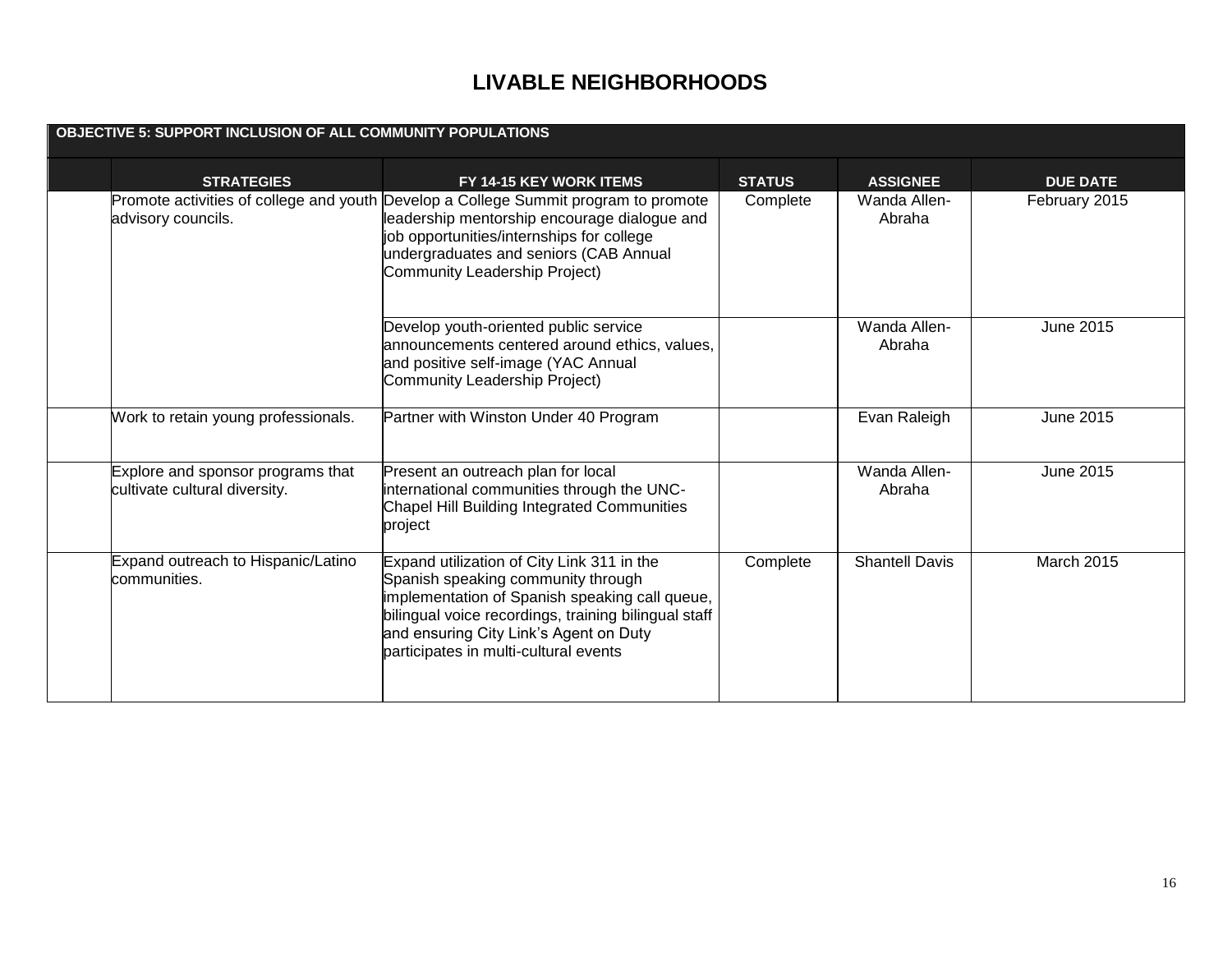A healthy environment ensures that the places we live, work and play are safe and conducive to overall good health. It includes such traditional measures as air and water quality, waste reduction and disposal, and policies that sustain our environment. In the broader context, a healthy environment also includes facilities and activities that foster good physical health.

| <b>OBJECTIVE 1: PROTECT LAND AND REDUCE SPRAWL</b>        |                                                                                                                                                            |               |                 |                   |
|-----------------------------------------------------------|------------------------------------------------------------------------------------------------------------------------------------------------------------|---------------|-----------------|-------------------|
| <b>STRATEGIES</b>                                         | FY 14-15 KEY WORK ITEMS                                                                                                                                    | <b>STATUS</b> | <b>ASSIGNEE</b> | <b>DUE DATE</b>   |
| Promote and update area plans.                            | Bring South Central Area Plan to Planning<br>Board                                                                                                         | Complete      | Paul Norby      | September 2014    |
|                                                           | Bring North Central Area Plan to Planning Board                                                                                                            | Complete      | Paul Norby      | <b>April 2015</b> |
|                                                           | Bring Southwest Suburban Area Plan to<br>Planning Board                                                                                                    |               | Paul Norby      | June 2015         |
| Adopt policies to promote infill<br>development.          | Prepare presentation to citizen and community<br>groups promoting new examples of<br>compatible multi-family development                                   | Complete      | Paul Norby      | December 2014     |
|                                                           | Prepare presentation tailored to development<br>community promoting quality, well-designed<br>multi-family development                                     |               | Paul Norby      | <b>March 2015</b> |
|                                                           | Prepare a report which catalogues all Housing<br>Opportunity Areas identified in the various<br>Area Plans, providing maps and descriptions<br>of each one | Complete      | Paul Norby      | <b>March 2015</b> |
| Consider policies to protect farmland<br>and rural areas. | Develop a Comprehensive Urban Agriculture<br>Ordinance                                                                                                     |               | Paul Norby      | <b>March 2015</b> |
|                                                           | Prepare a Rural Historic Preservation Report<br>and make presentation to Council committee                                                                 |               | Paul Norby      | <b>June 2015</b>  |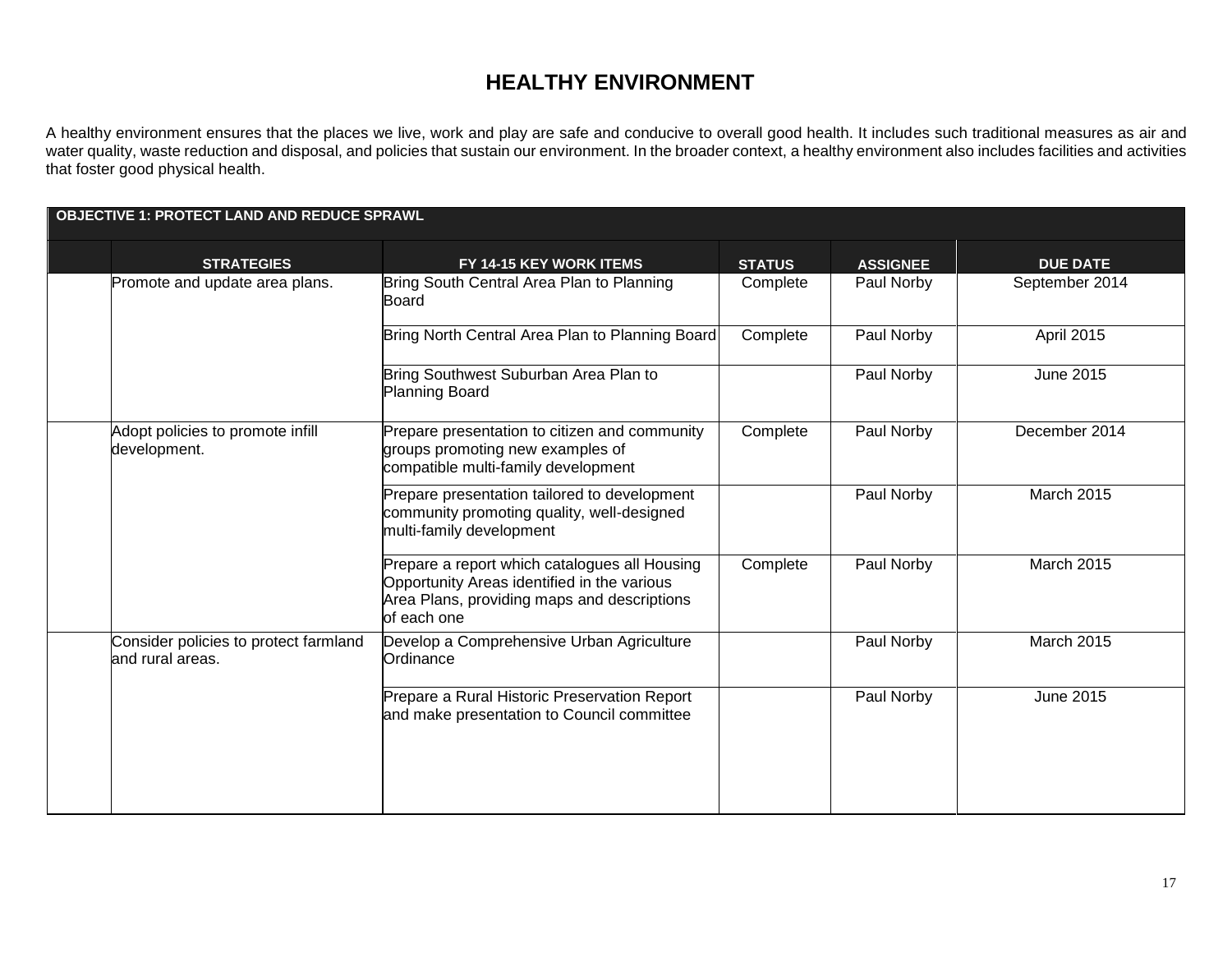| <b>OBJECTIVE 2: ENHANCE AIR QUALITY</b>          |                                                      |               |                      |                   |  |  |  |
|--------------------------------------------------|------------------------------------------------------|---------------|----------------------|-------------------|--|--|--|
| <b>STRATEGIES</b>                                | FY 14-15 KEY WORK ITEMS                              | <b>STATUS</b> | <b>ASSIGNEE</b>      | <b>DUE DATE</b>   |  |  |  |
| Increase use of alternative fuels.               | Install EV quick charge station                      |               | James Mitchell       | June 2015         |  |  |  |
|                                                  | Purchase more hybrid WSTA buses                      |               | Toneg'<br>McCullough | June 2015         |  |  |  |
| Reduce level of increase in carbon<br>emissions. | Install a new fuel monitoring system at City<br>Yard |               | James Mitchell       | <b>April 2015</b> |  |  |  |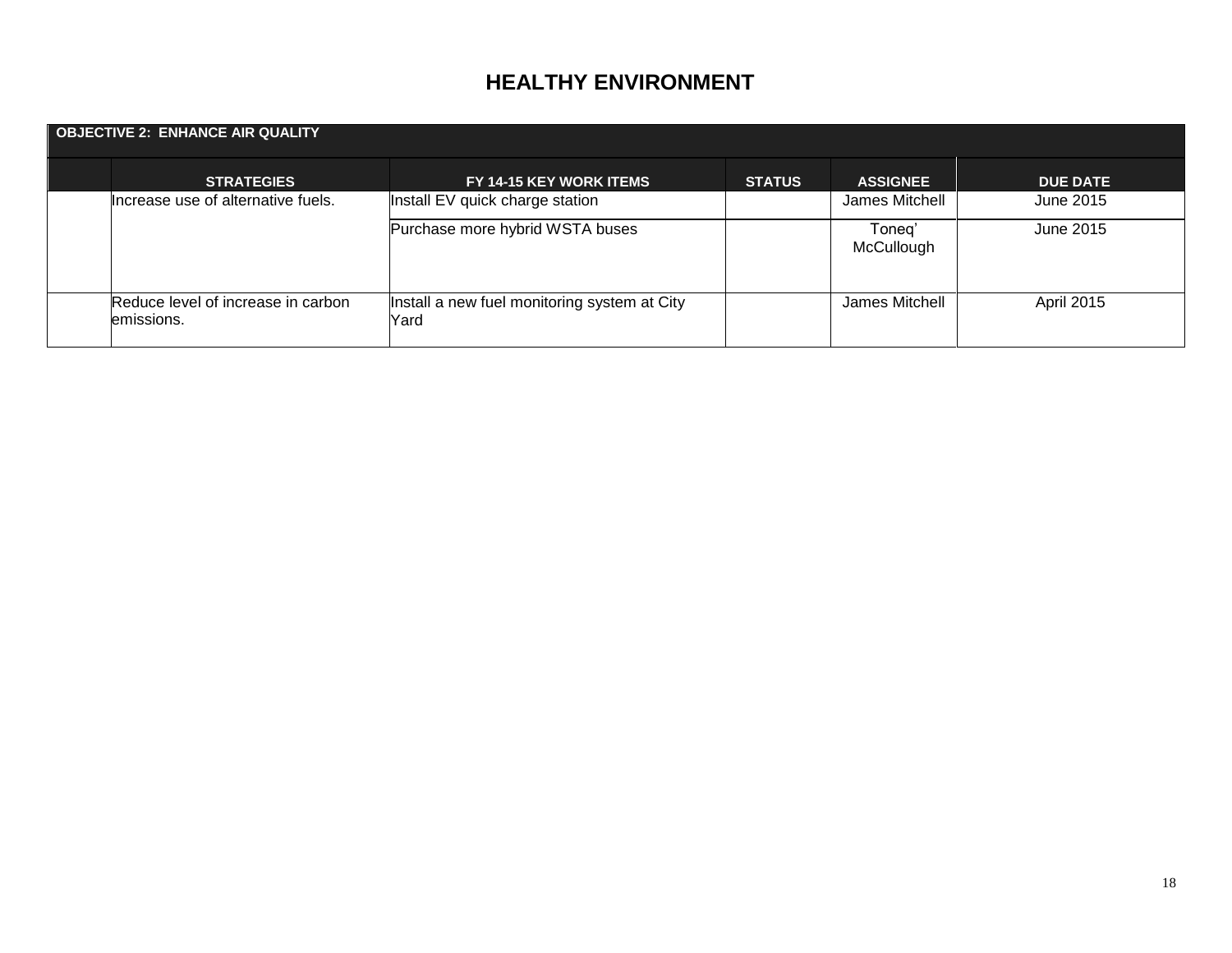| <b>OBJECTIVE 3: SUPPORT GREEN INITIATIVES</b> |                                                  |                                                                                                                                                                                                                    |               |                 |                 |  |
|-----------------------------------------------|--------------------------------------------------|--------------------------------------------------------------------------------------------------------------------------------------------------------------------------------------------------------------------|---------------|-----------------|-----------------|--|
|                                               | <b>STRATEGIES</b>                                | FY 14-15 KEY WORK ITEMS                                                                                                                                                                                            | <b>STATUS</b> | <b>ASSIGNEE</b> | <b>DUE DATE</b> |  |
|                                               | Support sustainability and energy<br>management. | Present report on the state of sustainability<br>within the City of Winston-Salem to Council<br>committee                                                                                                          |               | James Mitchell  | May2015         |  |
|                                               | Promote more recycling.                          | Implement a single stream dumpster recycling<br>pilot program at multi-family commercial units<br>using State grant funds to purchase recycling<br>dumpsters.                                                      | Complete      | Johnnie Taylor  | June 2015       |  |
|                                               | Develop green building incentives.               | Prepare report on results to date of recent<br>plumbing and electrical permit fee incentives<br>for gray water reclamation or solar energy;<br>and report on potential additional incentives<br>for green building |               | Paul Norby      | June 2015       |  |
|                                               | Expand education programs.                       | Present report/inventory of current and<br>potential programs                                                                                                                                                      |               | James Mitchell  | May 2015        |  |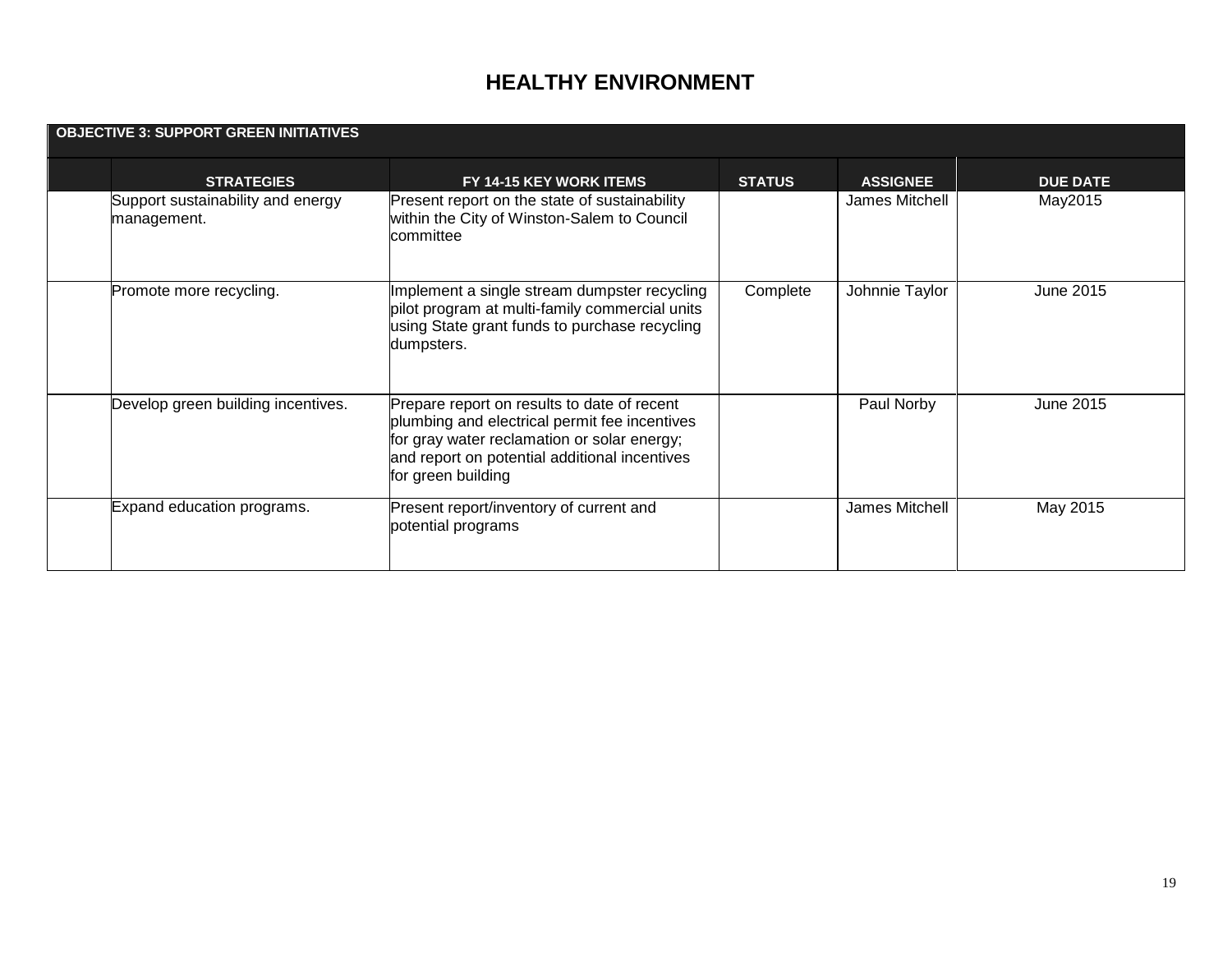| OBJECTIVE 4: MANAGE WATER QUALITY AND QUANTITY            |                                                                                                            |               |                 |                 |
|-----------------------------------------------------------|------------------------------------------------------------------------------------------------------------|---------------|-----------------|-----------------|
| <b>STRATEGIES</b>                                         | FY 14-15 KEY WORK ITEMS                                                                                    | <b>STATUS</b> | <b>ASSIGNEE</b> | <b>DUE DATE</b> |
| Continue to support FEMA buyout<br>program.               | Propose buyouts that qualify                                                                               |               | Keith Huff      | June 2015       |
| Continue water/wastewater<br>infrastructure improvements. | Begin Construction of Harper Road Pump<br><b>Station Improvements</b>                                      | Complete      | Ron Hargrove    | November 2014   |
|                                                           | Begin Construction of Idols Pump Station Phase<br>2 Standby Power System                                   | Complete      | Ron Hargrove    | January 2015    |
|                                                           | Begin Construction of South fork Basin & Muddy<br><b>Creek WWTP Improvements</b>                           | Complete      | Ron Hargrove    | February 2015   |
|                                                           | Begin Construction on 28th Street Area Utility<br>Rehabilitation                                           | Complete      | Ron Hargrove    | January 2015    |
|                                                           | Begin Construction on WSSU Waterline<br><b>Relocation Project</b>                                          |               | Ron Hargrove    | March 2015      |
|                                                           | <b>Complete Construction of Chitty Power Station</b><br>Improvements                                       |               | Ron Hargrove    | April 2015      |
|                                                           | Complete Elledge/Salem Creek Basin<br>Wastewater Master Plan                                               | Complete      | Ron Hargrove    | January 2015    |
|                                                           | Complete Plan Review, Permitting and Design<br>of Utility Improvements for 2014 GO Bond<br><b>Projects</b> |               | Ron Hargrove    | June 2015       |
|                                                           |                                                                                                            |               |                 |                 |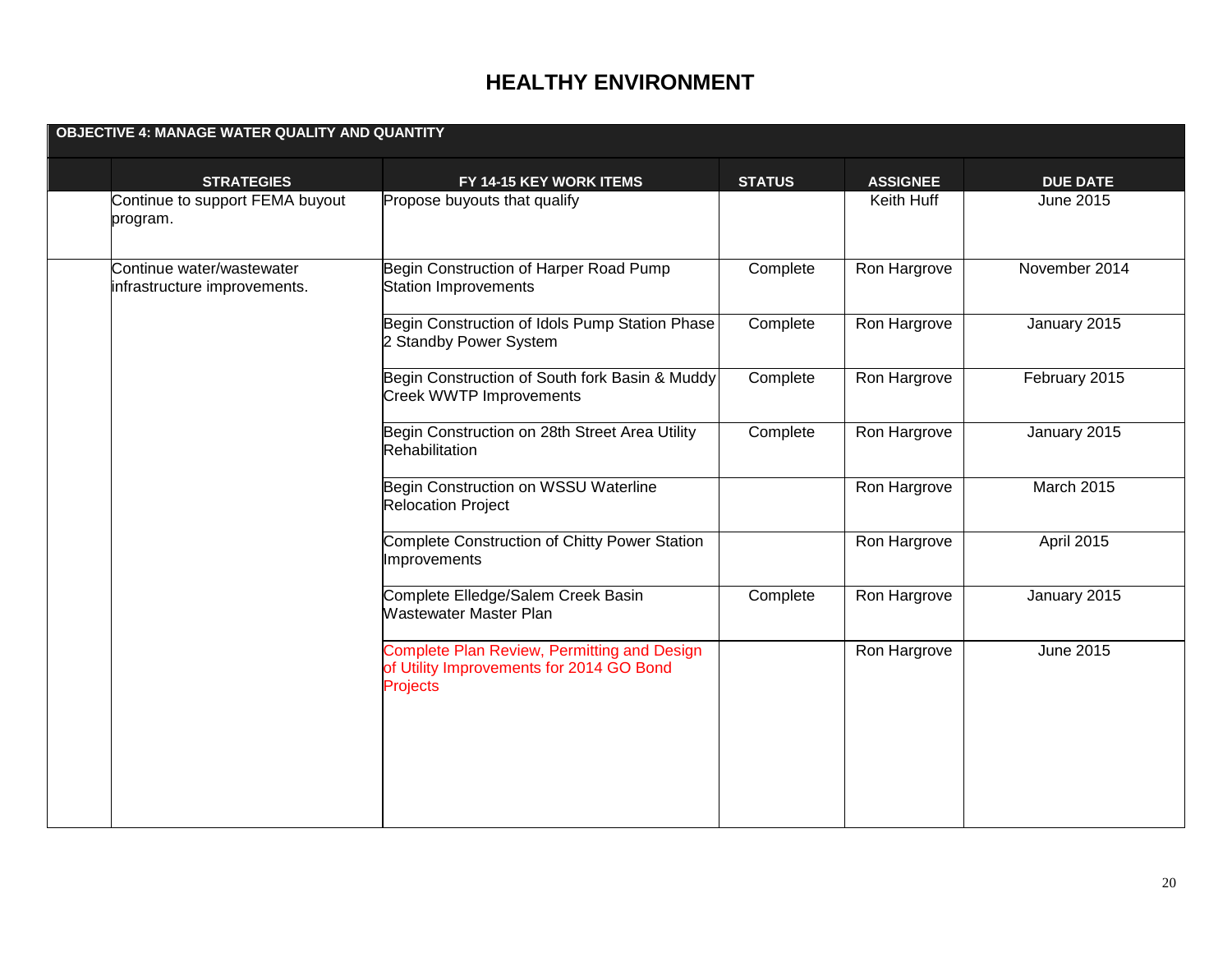| Expand stormwater flooding<br>remediation projects.           | Award contract for consultant design and<br>installation of plantings at the Central District<br>stormwater management facility.                                                                                     |          | Keith Huff        | June 2015         |
|---------------------------------------------------------------|----------------------------------------------------------------------------------------------------------------------------------------------------------------------------------------------------------------------|----------|-------------------|-------------------|
|                                                               | Start construction on the 28 <sup>th</sup> Street drainage<br>and stormwater improvement project.                                                                                                                    | Complete | Keith Huff        | February 2015     |
|                                                               | Conduct NPDES program evaluation and gap<br>analysis in attempt to enhance delivery of<br>required NPDES program components and<br>update the City's NPDES Stormwater<br>Management Plan document.                   |          | <b>Keith Huff</b> | <b>March 2015</b> |
|                                                               | Implement drainage improvements at Beaty<br>Center                                                                                                                                                                   | Complete | Keith Huff        | December 2014     |
|                                                               | Select consultant and award contract for<br>stormwater pollution prevention plan (SWPPP)<br>documents for Fire stations 1-20, Fire station<br>maintenance facility and City owned parking<br>decks and surface lots. |          | Keith Huff        | <b>April 2015</b> |
| Accelerate 70/30 stormwater drainage<br>project construction. | Present private property drainage assistance<br>policy benchmarking study and evaluation to<br>develop recommended service enhancement<br>options for drainage assistance program.                                   |          | Keith Huff        | <b>April 2015</b> |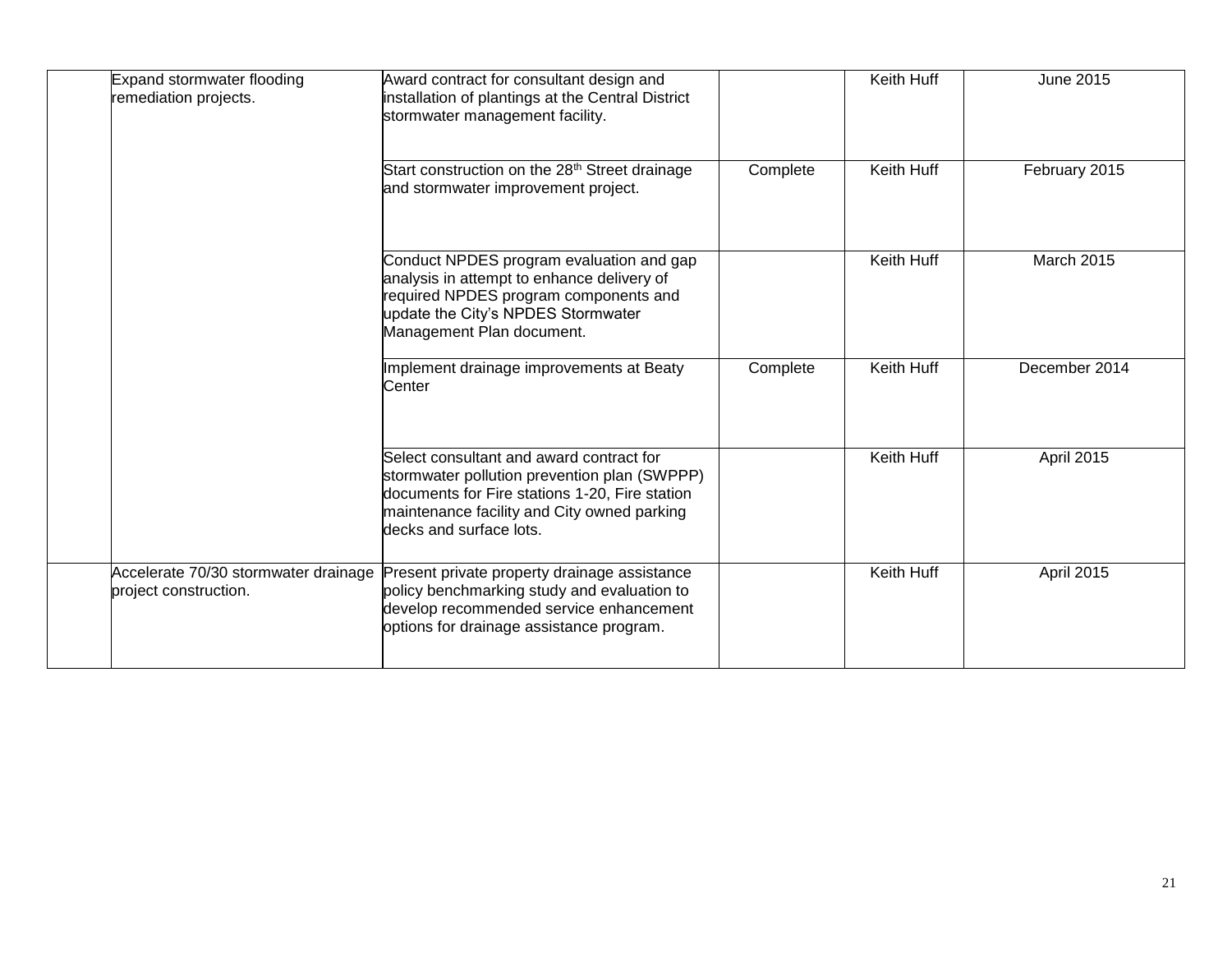| OBJECTIVE 5: DEVELOP COMPREHENSIVE SOLID WASTE MANAGEMENT STRATEGIES |                                                                                                                                     |               |                   |                 |  |
|----------------------------------------------------------------------|-------------------------------------------------------------------------------------------------------------------------------------|---------------|-------------------|-----------------|--|
| <b>STRATEGIES</b>                                                    | <b>FY 14-15 KEY WORK ITEMS</b>                                                                                                      | <b>STATUS</b> | <b>ASSIGNEE</b>   | <b>DUE DATE</b> |  |
| Consider future options for solid waste<br>management                | Complete Hanes Mill Rd Landfill Master Plan                                                                                         |               | Ron Hargrove      | June 2015       |  |
|                                                                      | Complete Implementation of Landfill Efficiency<br><b>Audit Recommendations</b>                                                      |               | Ron Hargrove      | June 2015       |  |
|                                                                      | Evaluate impact of proposed regional landfill in<br>Randolph County and consider measures to<br>protect Forsyth County waste stream |               | Ron Hargrove      | June 2015       |  |
| Continue transition to automated trash<br>lcollection vehicles.      | Purchase two additional automated trucks                                                                                            | Complete      | Johnnie<br>Taylor | June 2015       |  |
| Consider County-wide composting<br>facility.                         | Evaluate opportunities for composting various<br>waste streams within Forsyth County and<br>report on options considered            |               | Ron Hargrove      | June 2015       |  |
| Consider options to enhance curbside<br>leaf collection.             | Develop and present a comprehensive plan for<br>effective seasonal leaf collection to Council<br>lcommittee                         | Complete      | Johnnie<br>Taylor | October 2014    |  |
| Consider options to enhance brush<br>and leaf composting.            | Evaluate alternative approaches to yard waste<br>composting and recommend any<br>lenhancements identified                           |               | Ron Hargrove      | June 2015       |  |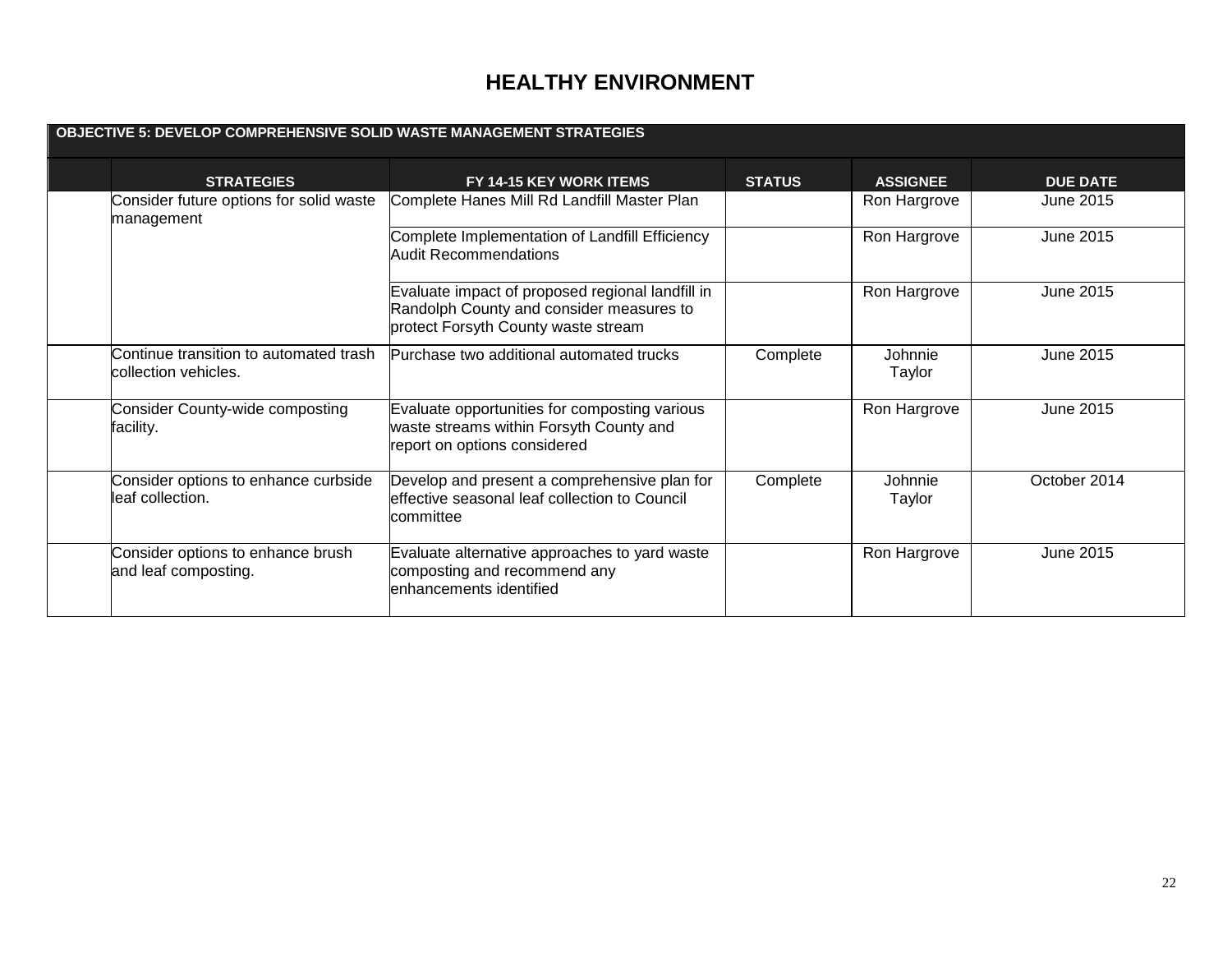| <b>OBJECTIVE 6: EXPAND OPEN SPACE AND RECREATION FACILITIES</b> |                                                                                                                     |               |                         |                   |
|-----------------------------------------------------------------|---------------------------------------------------------------------------------------------------------------------|---------------|-------------------------|-------------------|
| <b>STRATEGIES</b>                                               | FY 14-15 KEY WORK ITEMS                                                                                             | <b>STATUS</b> | <b>ASSIGNEE</b>         | <b>DUE DATE</b>   |
| Implement major park master plans &<br>parks/open space plans.  | Establish permanent location for Skate Park                                                                         |               | <b>Ben Rowe</b>         | June 2015         |
|                                                                 | Negotiate agreement with Gateway<br>Environmental Initiative for acquisition of park<br>property in Washington Park |               | <b>Tim Grant</b>        | May 2015          |
|                                                                 | Brief Council on design contract for Happy Hill<br>Park                                                             |               | <b>Tim Grant</b>        | April2015         |
|                                                                 | Award construction design contract for phase 1<br><b>Quarry Park and Waughtown Trail</b>                            | Complete      | <b>Robert Prestwood</b> | January 2015      |
|                                                                 | Award construction design contract for phase 1<br><b>Salem Lake improvements</b>                                    | Complete      | Robert Prestwood        | January 2015      |
|                                                                 | Award construction design contract for phase 1<br><b>Winston Lake Park improvements</b>                             | Complete      | <b>Robert Prestwood</b> | January 2015      |
|                                                                 | Award construction design contract for Jamison<br>Park development                                                  | Complete      | Robert Prestwood        | January 2015      |
|                                                                 | Brief Council on capital plan for Miller Park                                                                       | Complete      | <b>Tim Grant</b>        | April 2015        |
|                                                                 | Brief Council on updated plan for Hanes Park                                                                        | Complete      | <b>Tim Grant</b>        | June 2015         |
|                                                                 | Compete construction of new restroom at Hanes<br>Park                                                               |               | <b>Tim Grant</b>        | <b>June 2015</b>  |
|                                                                 | Complete resurfacing of track at Hanes Park                                                                         |               | <b>Tim Grant</b>        | June 2015         |
| Explore options for water spray<br>grounds.                     | Approve locations for spray parks                                                                                   | Complete      | <b>Tim Grant</b>        | <b>March 2015</b> |
|                                                                 | Select Consultant and Complete Design of<br><b>North Ward Sprayground</b>                                           |               | <b>Tim Grant</b>        | June 2015         |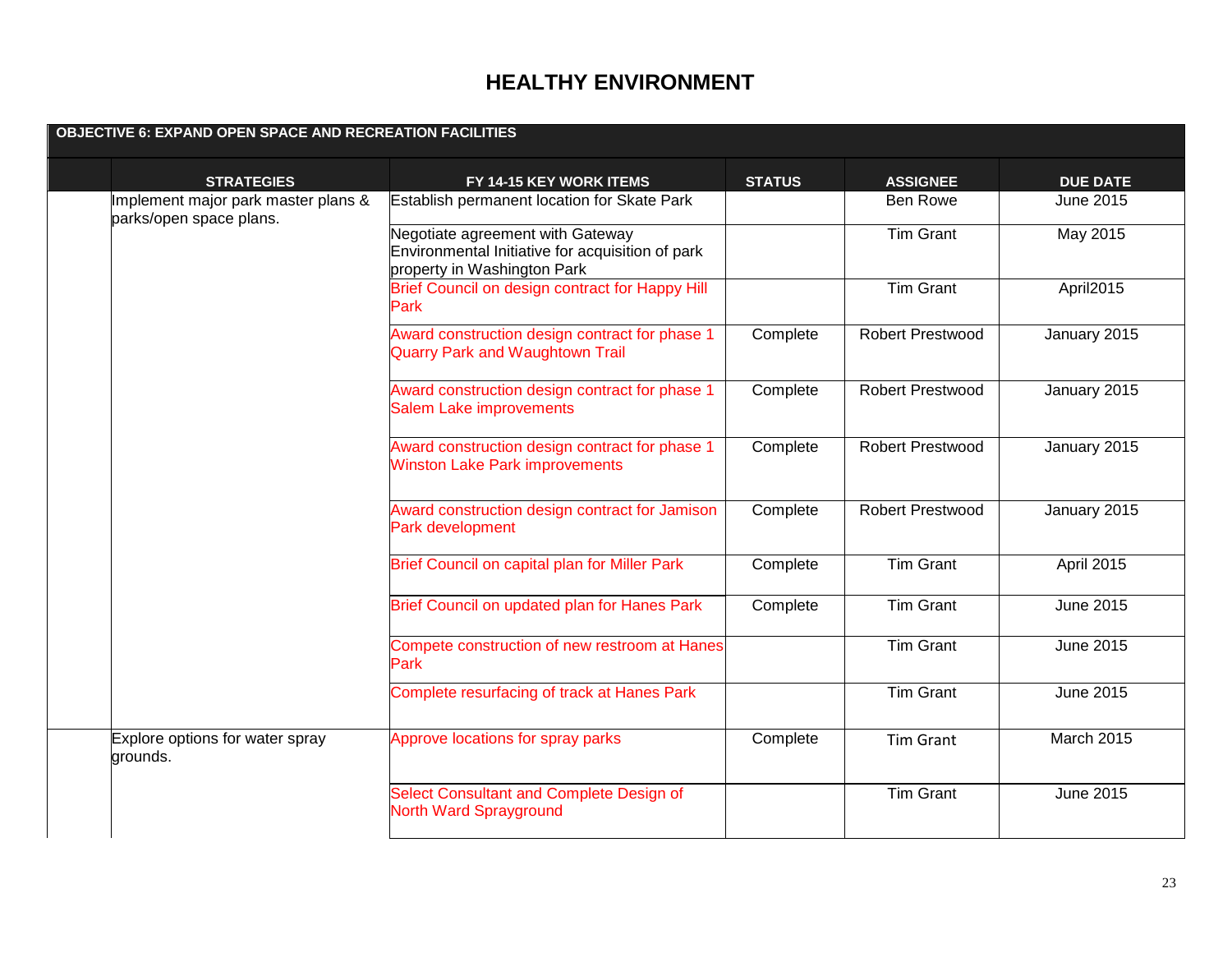|                                      | Select Consultant and Complete Design of<br><b>Mineral Springs Sprayground</b> |          | <b>Tim Grant</b> | June 2015         |
|--------------------------------------|--------------------------------------------------------------------------------|----------|------------------|-------------------|
|                                      | Select Consultant and Complete Design of<br><b>Rupert Bell Sprayground</b>     |          | <b>Tim Grant</b> | June 2015         |
|                                      | Select Consultant and Complete Design of<br><b>Reynolds Park Sprayground</b>   |          | <b>Tim Grant</b> | <b>June 2015</b>  |
|                                      | Select Consultant and Complete Design of<br><b>Parkland Sprayground</b>        |          | <b>Tim Grant</b> | <b>June 2015</b>  |
|                                      | Select Consultant and Complete Design of Little<br><b>Creek Sprayground</b>    |          | <b>Tim Grant</b> | June 2015         |
|                                      | Select Consultant and Complete Design of<br><b>Hathaway Sprayground</b>        |          | <b>Tim Grant</b> | <b>June 2015</b>  |
|                                      | Select Consultant and Complete Design of Polo<br>Park Sprayground              |          | <b>Tim Grant</b> | <b>June 2015</b>  |
|                                      | Select Consultant and Complete Design of<br>Sedge Garden Sprayground           |          | <b>Tim Grant</b> | June 2015         |
| Continue renovations of playgrounds. | Complete design and award contract for<br>Crawford Park playground renovations |          | <b>Tim Grant</b> | <b>June 2015</b>  |
|                                      | Complete design and award contract for<br>Greenway Park playground renovations |          | <b>Tim Grant</b> | June 2015         |
|                                      | Complete playground renovations at Forest Park                                 | Complete | <b>Tim Grant</b> | <b>March 2015</b> |
|                                      | Complete playground renovations at Leinbach<br>Park                            | Complete | <b>Tim Grant</b> | March 2015        |
|                                      | Complete playground renovations at<br>Washington Park                          | Complete | <b>Tim Grant</b> | March 2015        |
|                                      | Complete playground renovations at Sedge<br>Garden                             |          | <b>Tim Grant</b> | June 2015         |
|                                      |                                                                                |          |                  |                   |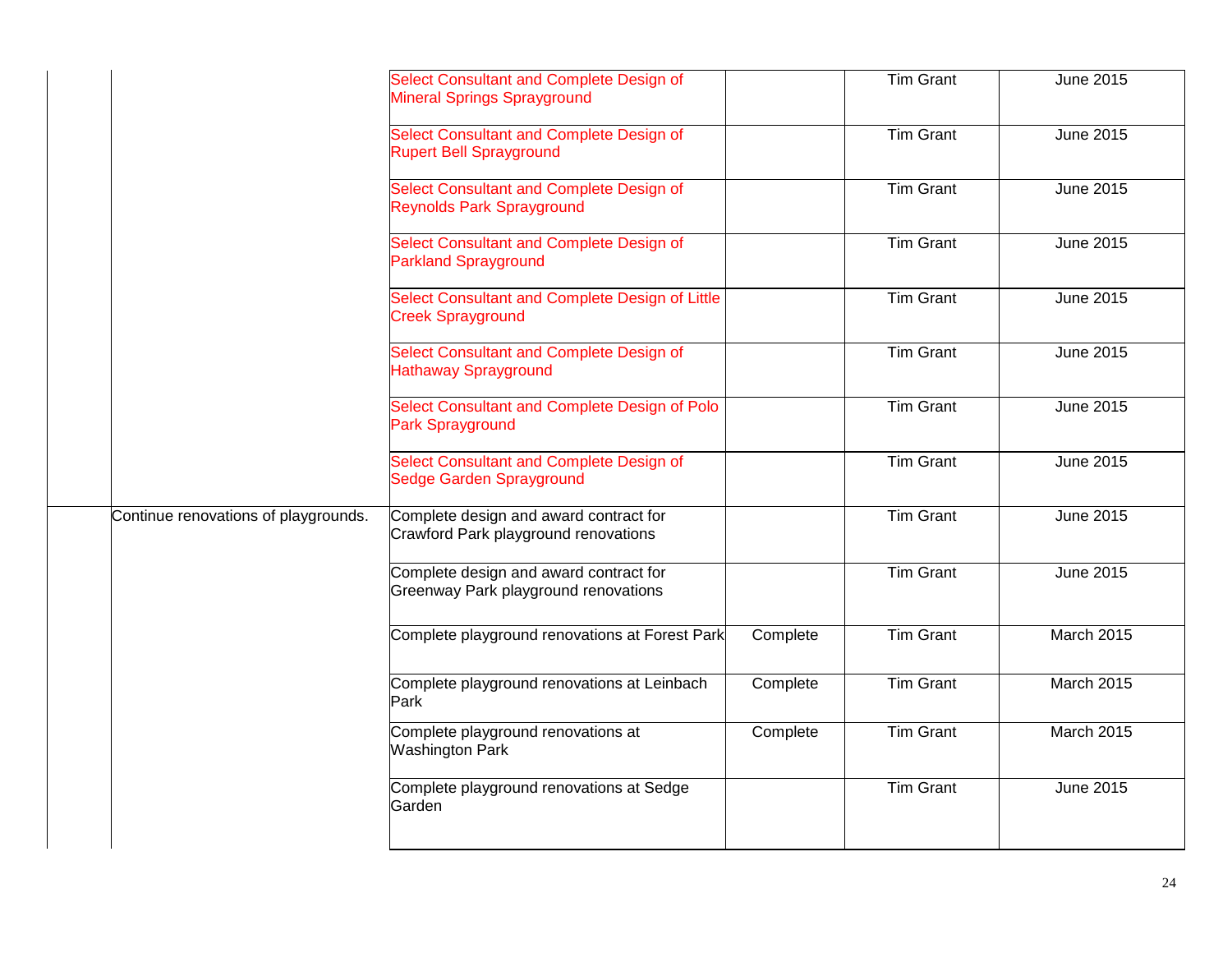|                                                                   | Complete playground renovations at<br><b>Bowen/Thomas Park</b>                                                    | Complete | <b>Tim Grant</b>       | December 2014     |
|-------------------------------------------------------------------|-------------------------------------------------------------------------------------------------------------------|----------|------------------------|-------------------|
| each recreation center.                                           | Develop specialized business plans for Select consultant and award contract for<br>recreation center demand study |          | <b>Tim Grant</b>       | <b>June 2015</b>  |
| Continue to renovate and rehab<br>existing recreation facilities. | Award contract for fountain improvements at<br>Corpening Plaza                                                    |          | <b>Tim Grant</b>       | May 2015          |
|                                                                   | Complete replacement of decking for 4 bridges<br>at Winston Lake Golf Course                                      | Complete | <b>Tim Grant</b>       | February 2015     |
|                                                                   | Complete construction of new restroom at<br><b>Winston Lake Golf Course</b>                                       |          | <b>Tim Grant</b>       | <b>June 2015</b>  |
|                                                                   | Award design contract for cart path restoration<br>at Winston Lake Golf Course                                    |          | <b>Tim Grant</b>       | June 2015         |
|                                                                   | Complete renovation of observation deck at<br>Historic Bethabara Park                                             |          | <b>Tim Grant</b>       | <b>June 2015</b>  |
|                                                                   | Complete replacement of gymnasium floor at<br>Polo Park Recreation Center                                         | Complete | <b>Tim Grant</b>       | <b>March 2015</b> |
|                                                                   | Complete tennis court resurfacing at 15<br>dentified locations                                                    |          | <b>Tim Grant</b>       | May 2015          |
|                                                                   | Complete major maintenance projects for<br>Winston-Salem Fairgrounds Buildings                                    |          | <b>Robert Mulhearn</b> | June 2015         |
|                                                                   | Complete land acquisition for Fairview Park<br>entrance and The Gathering Place                                   | Complete | <b>Tim Grant</b>       | June 2015         |
|                                                                   | Award construction design contract for Kimberly<br><b>Park Improvements</b>                                       | Complete | <b>Tim Grant</b>       | April 2015        |
|                                                                   | Award construction design contract for Sedge<br>Garden Gym                                                        | Complete | Robert Prestwood       | April 2015        |
|                                                                   | <b>Complete renovations of Bowen Park restrooms</b>                                                               |          | <b>Tim Grant</b>       | June 2015         |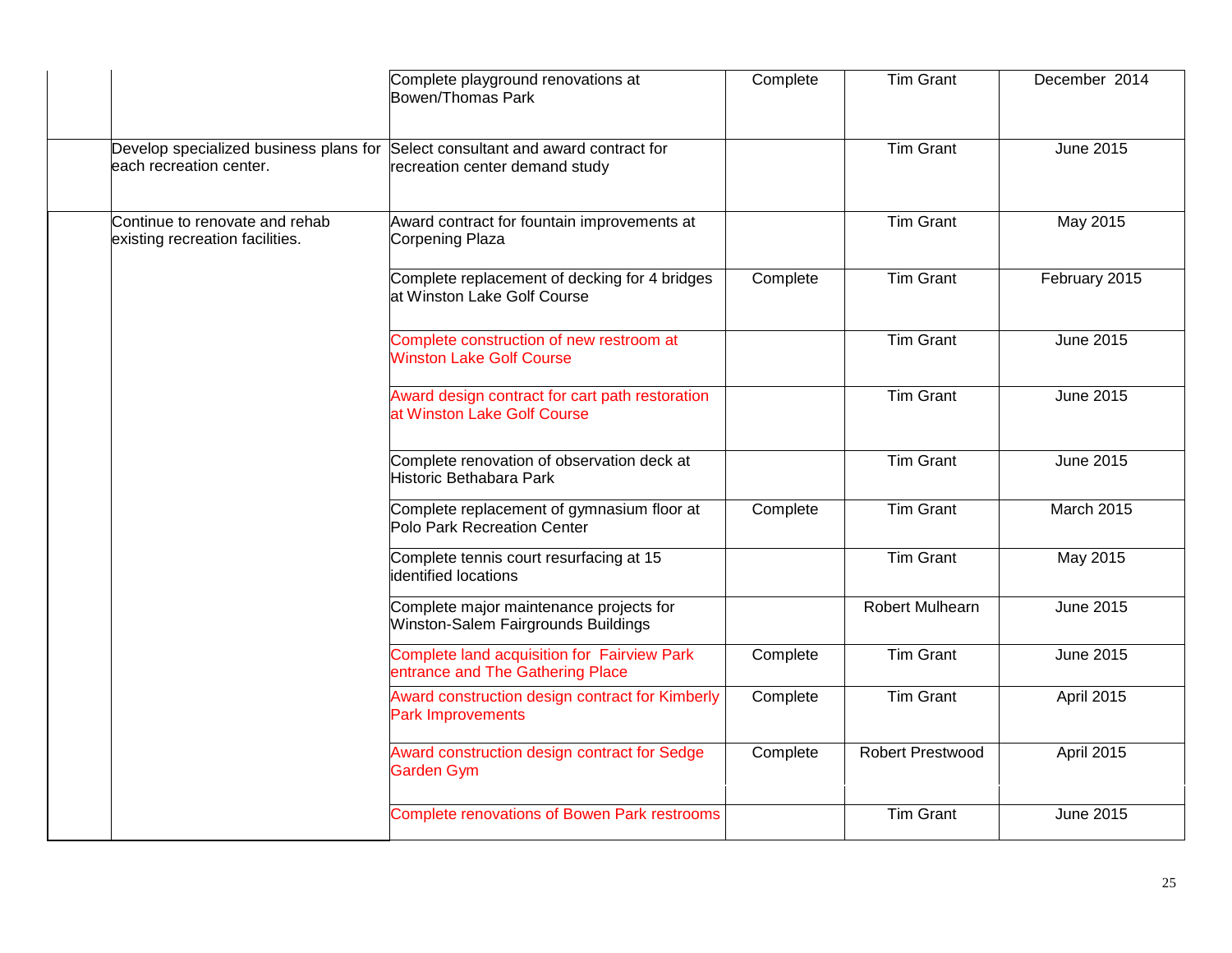|                                                           | Complete design for improvements to Piney<br><b>Grove and Brown Douglas</b>                                         | Complete | <b>Tim Grant</b>       | <b>March 2015</b> |
|-----------------------------------------------------------|---------------------------------------------------------------------------------------------------------------------|----------|------------------------|-------------------|
|                                                           | <b>Complete Hobby Park Improvements</b>                                                                             |          | <b>Tim Grant</b>       | June 2015         |
|                                                           | Complete lighting improvements at Carver                                                                            |          | Tim Grant              | June 2015         |
| Complete master plan for<br>Fairgrounds/annex.            | <b>Present recommendations from Winston-Salem</b><br><b>Fairgrounds Operational Review and Master</b><br>Plan Study |          | <b>Robert Mulhearn</b> | May 2015          |
| Consider funding for park land/open<br>space acquisition. | Propose options for park land acquisition                                                                           |          | <b>Tim Grant</b>       | May 2015          |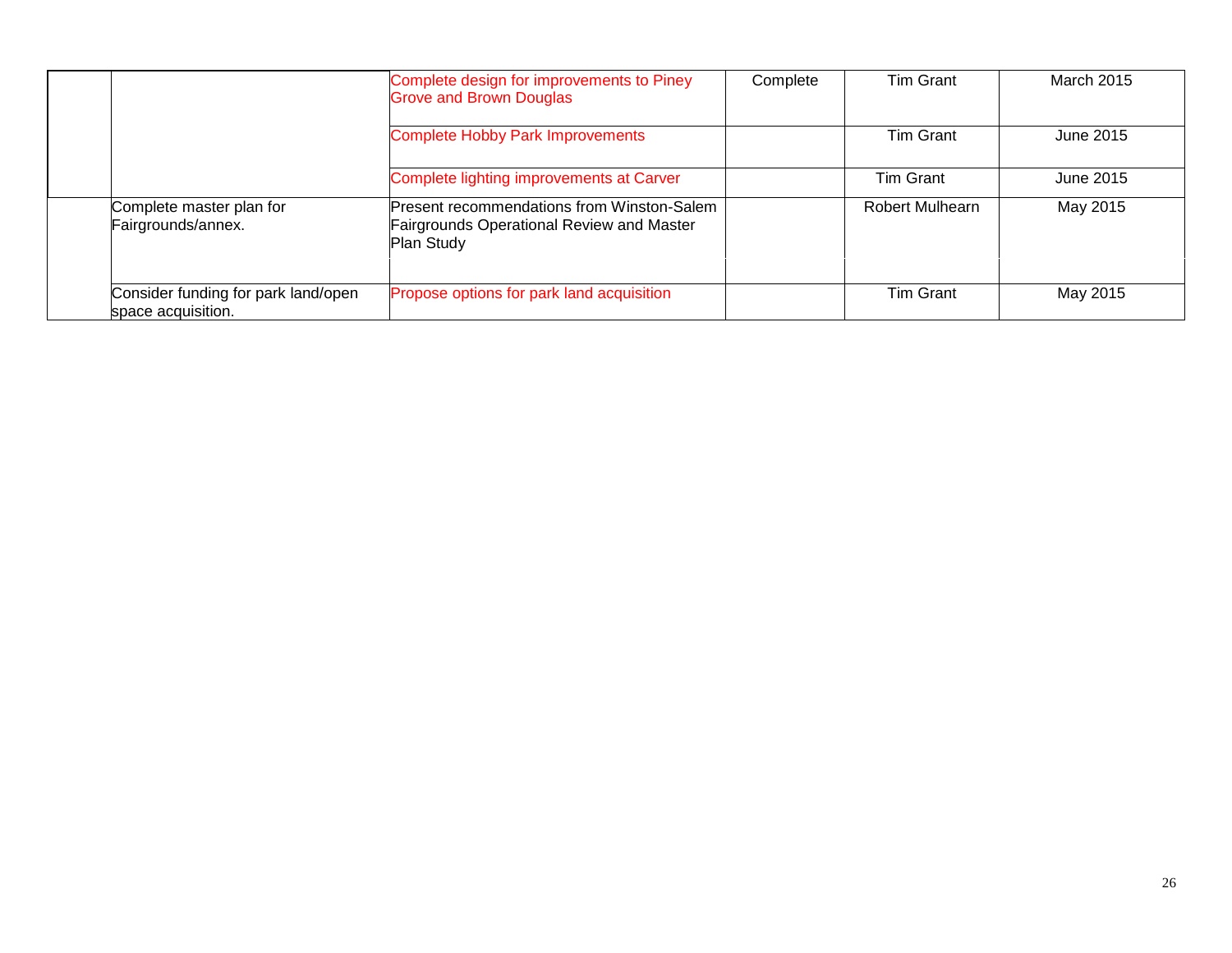| <b>OBJECTIVE 7: EXPAND ACCESS TO HEALTHY FOOD OPTIONS</b> |                                                        |                                                                                                                                             |               |                        |                   |
|-----------------------------------------------------------|--------------------------------------------------------|---------------------------------------------------------------------------------------------------------------------------------------------|---------------|------------------------|-------------------|
|                                                           | <b>STRATEGIES</b>                                      | FY 14-15 KEY WORK ITEMS                                                                                                                     | <b>STATUS</b> | <b>ASSIGNEE</b>        | <b>DUE DATE</b>   |
|                                                           | Develop plan for community gardens.                    | Prepare a report and make recommendations<br>to Planning Board regarding ordinance<br>revisions which would facilitate urban<br>agriculture |               | Paul Norby             | <b>March 2015</b> |
|                                                           | Support and promote local farmers<br>market.           | Prepare marketing plan to enhance support<br>and promotion of the Dixie Classic Fair<br><b>Farmers Market</b>                               |               | <b>Robert Mulhearn</b> | June 2015         |
|                                                           | Recruit food retailers to low income<br>neighborhoods. | Provide local market data to grocery store<br>companies                                                                                     | Complete      | Derwick Paige          | October 2014      |
|                                                           |                                                        | Evaluate options for hydroponic food project                                                                                                |               | Derwick Paige          | June 2015         |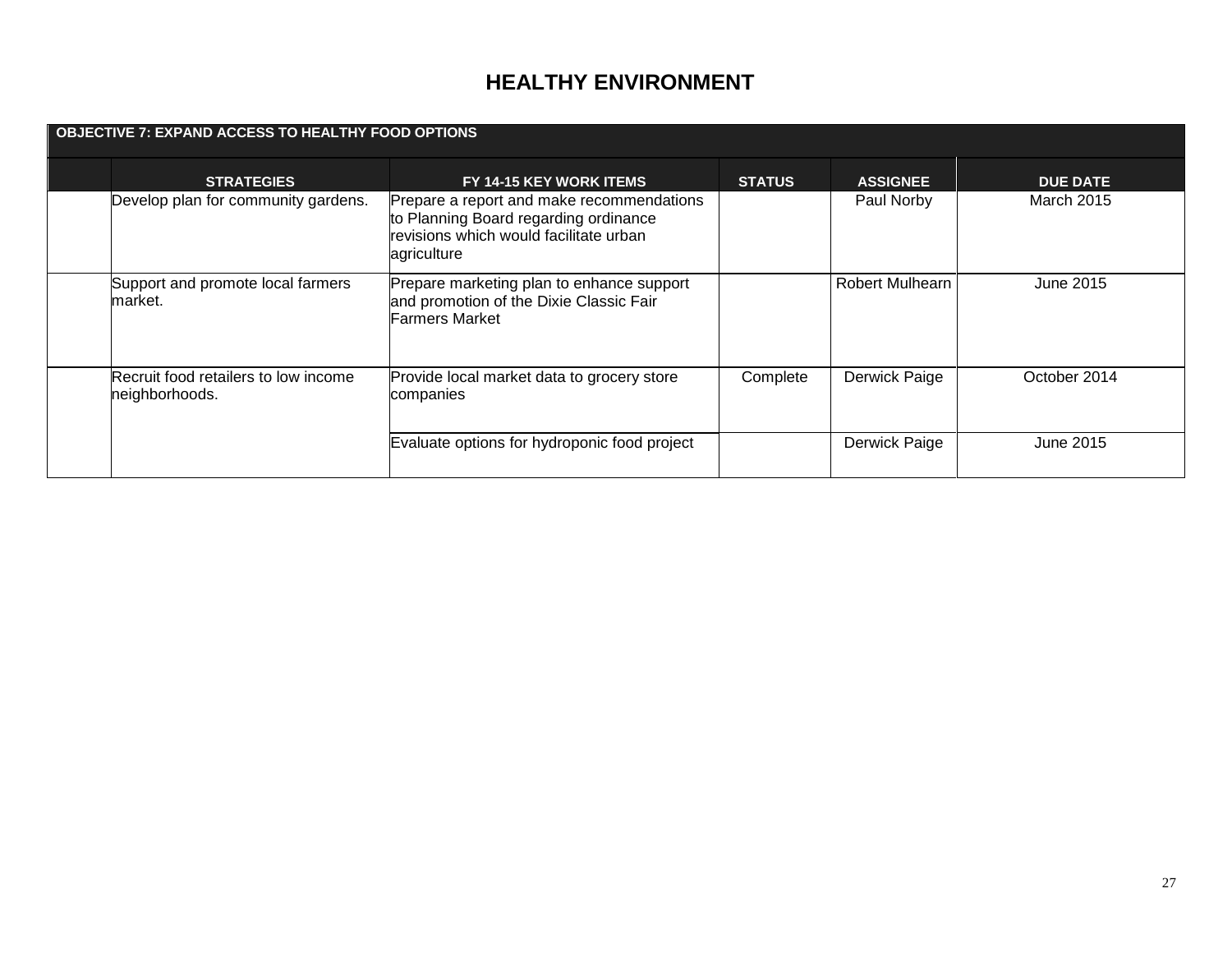#### **QUALITY TRANSPORTATION**

Our transportation systems influence virtually every aspect of community life. They are the means for moving people, goods and services throughout our community, and they play a significant role in shaping patterns of growth, facilitating economic prosperity, and influencing the character and livability of our city and its neighborhoods.

| <b>OBJECTIVE 1: IMPROVE INTEGRATED ROAD NETWORK</b>        |                                                                                                                                                                                            |               |                   |                 |  |
|------------------------------------------------------------|--------------------------------------------------------------------------------------------------------------------------------------------------------------------------------------------|---------------|-------------------|-----------------|--|
| <b>STRATEGIES</b>                                          | FY 14-15 KEY WORK ITEMS                                                                                                                                                                    | <b>STATUS</b> | <b>ASSIGNEE</b>   | <b>DUE DATE</b> |  |
| Work with NCDOT to facilitate<br>Business 40 improvements. | Complete the initial phase of the Business 40<br>Streetscape Design - (Research and Analysis<br>and preliminary estimates)                                                                 |               | Toneq' McCullough | April 2015      |  |
|                                                            | Obtain Council approval of Business 40 Ramp<br>Alternative (Liberty/Main or Cherry/Marshall)                                                                                               | Complete      | Toneq' McCullough | September 2014  |  |
|                                                            | Award Contract for Consultant for Business 40<br>Enhancements                                                                                                                              | Complete      | Toneq' McCullough | September 2014  |  |
| Complete MLK Corridor appearance<br>improvements.          | Receive executed contract and matching fees<br>from Creative Corridors to begin the<br>Preliminary Engineering phase of design                                                             |               | Toneq' McCullough | April 2015      |  |
| Support efforts to construct Northern<br>Beltway.          | Continue to partner with the Winston-Salem<br>Chamber of Commerce committee to produce<br>information in support of funding the beltway<br>projects. Regularly attend task force meetings. |               | Toneq' McCullough | June 2015       |  |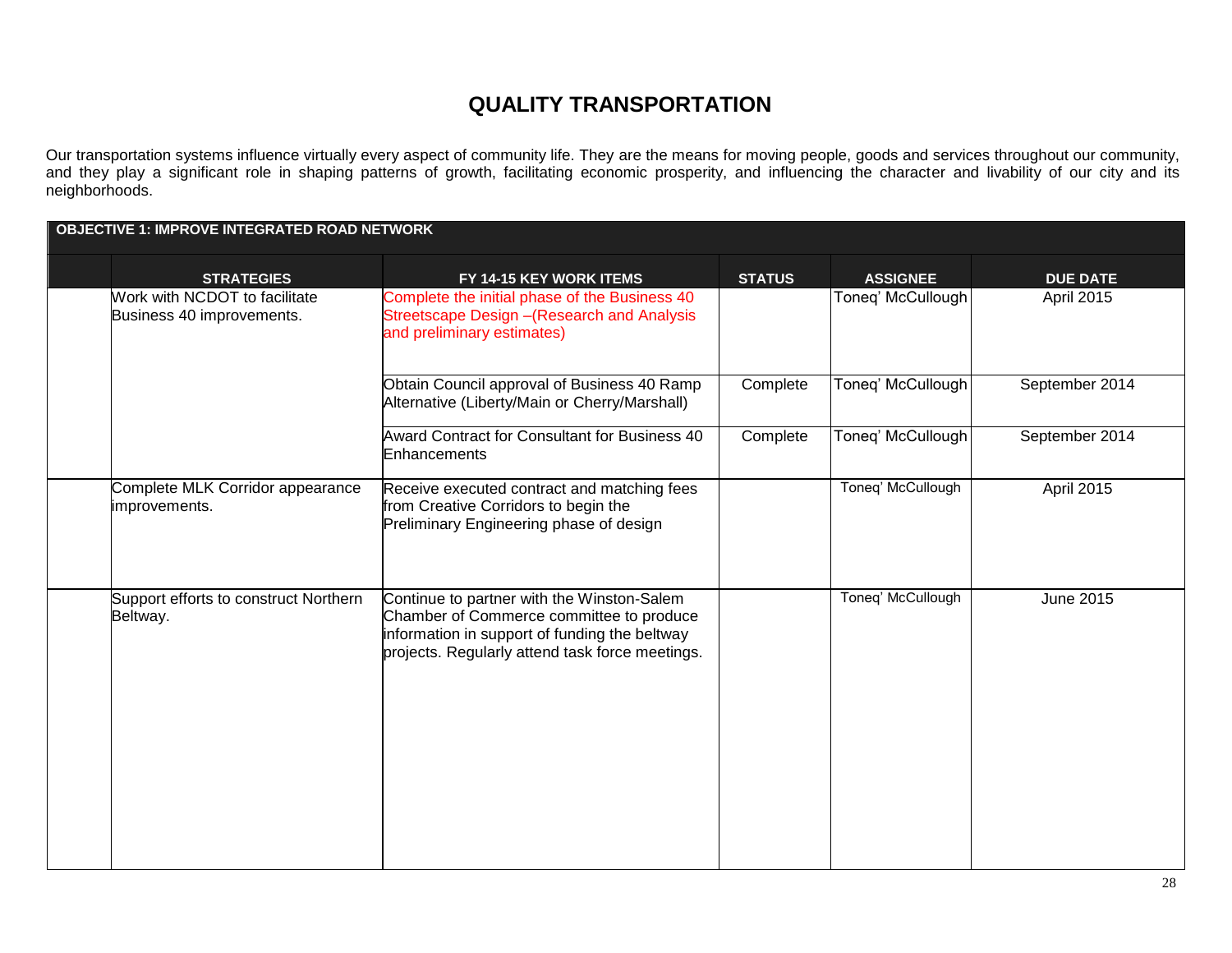| Complete funded road widening<br>projects. | Complete Clemmonsville Road Construction                                                                              | Complete | <b>Robert Prestwood</b> | November 2014     |
|--------------------------------------------|-----------------------------------------------------------------------------------------------------------------------|----------|-------------------------|-------------------|
|                                            | Award contract for Meadowlark widening design                                                                         | Complete | <b>Robert Prestwood</b> | April 2015        |
| Increase road resurfacing program.         | Complete Annual Contract Resurfacing for<br>streets citywide                                                          | Complete | Toneq' McCullough       | December 2014     |
|                                            | Complete Ardmore Rehab Resurfacing                                                                                    | Complete | Toneq' McCullough       | December 2014     |
|                                            | <b>Obtain Council approval of Bond Resurfacing</b><br><b>Projects</b>                                                 | Complete | Toneq' McCullough       | September 2014    |
|                                            | Award contract for Phase 1 of Bond Resurfacing<br><b>Projects</b>                                                     | Complete | Toneq' McCullough       | <b>March 2015</b> |
| intersection improvements.                 | Support funding for road widening and Begin Construction of Reynolds Park Bridges                                     |          | <b>Robert Prestwood</b> | June 2015         |
|                                            | Provide Information to citizens so they can<br>make informed decisions on bonds for<br><b>Transportation Projects</b> | Complete | Toneg McCullough        | November 2014     |
|                                            | Award design contract for child pedestrian<br>safety projects                                                         |          | Toneq' McCullough       | April 2015        |
|                                            | Complete Investigation of Accident Location<br>and Traffic Speed Evaluation on Grandview                              |          | Toneq' McCullough       | February 2015     |
|                                            | Work with Neighborhood Task Force to<br>Develop Final Traffic Calming Plan for<br>Robinhood Rd.                       |          | Toneq' McCullough       | June 2015         |
| Complete traffic signal system<br>upgrade. | Complete 87% of Phase A upgrade and 75%<br>of Phase B upgrade                                                         |          | Toneg' McCullough       | June 2015         |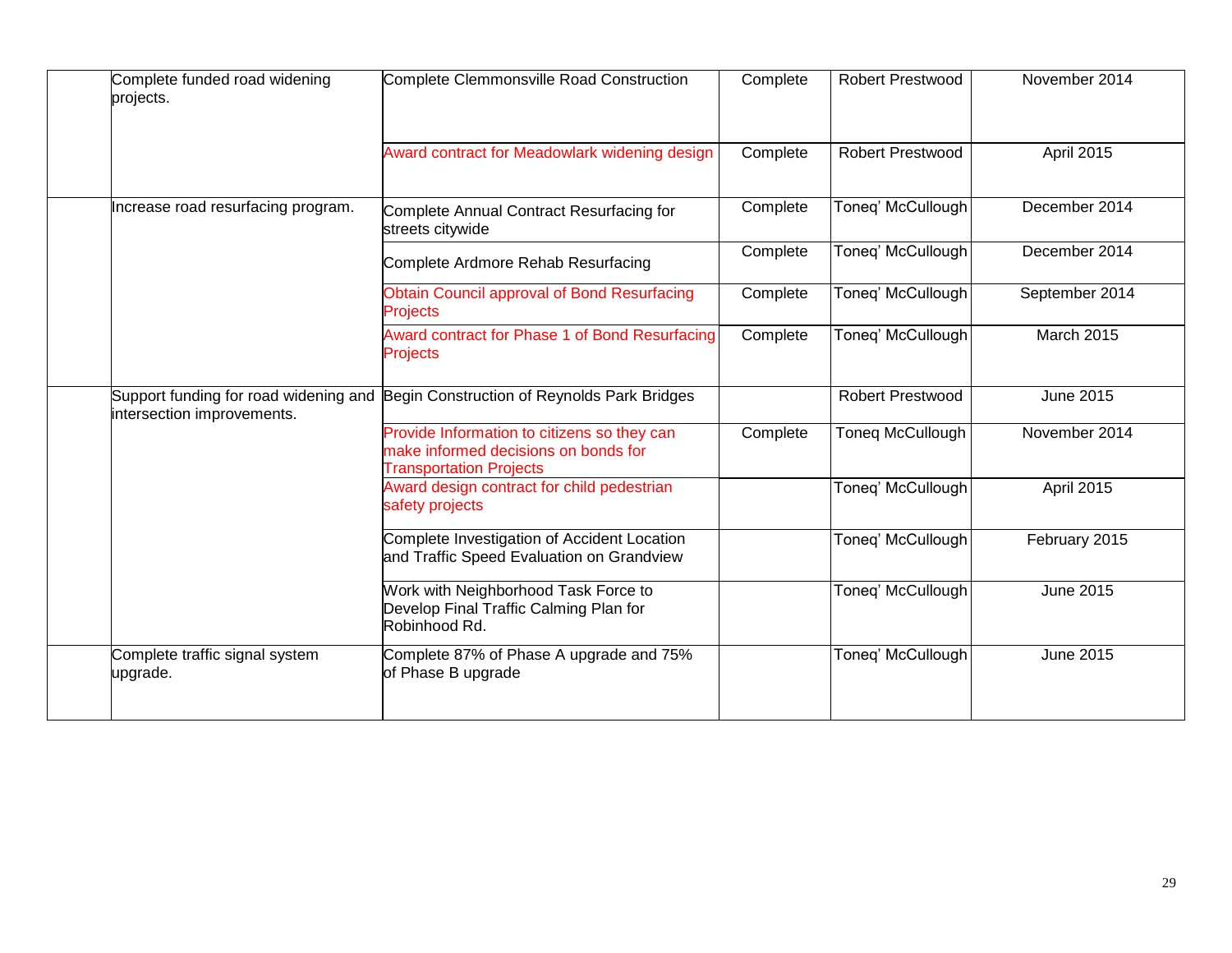# **QUALITY TRANSPORTATION**

| <b>OBJECTIVE 2: EXPAND BIKE/SIDEWALK/GREENWAY NETWORK</b> |                                                                                                                                            |               |                         |                   |
|-----------------------------------------------------------|--------------------------------------------------------------------------------------------------------------------------------------------|---------------|-------------------------|-------------------|
| <b>STRATEGIES</b>                                         | FY 14-15 KEY WORK ITEMS                                                                                                                    | <b>STATUS</b> | <b>ASSIGNEE</b>         | <b>DUE DATE</b>   |
| Increase new sidewalk construction.                       | <b>Define Schedule for Bond Sidewalk</b><br><b>Improvement Projects</b>                                                                    | Complete      | Toneq' McCullough       | December 2014     |
|                                                           | Complete right of way acquisition and design for<br>sidewalk and curb and gutter on Polo Rd.<br>Cherry to University)                      |               | <b>Robert Prestwood</b> | <b>June 2015</b>  |
| Construct new greenway segments.                          | Complete Little Creek Greenway Construction                                                                                                | Complete      | <b>Robert Prestwood</b> | December 2014     |
|                                                           | Begin Construction of WFIQ Rails to Trails<br>Greenway                                                                                     |               | Robert Prestwood        | June 2015         |
|                                                           | Complete Design of Cedar Trails and Lantern<br>Ridge Greenways and Parking Lot                                                             |               | <b>Robert Prestwood</b> | <b>June 2015</b>  |
|                                                           | Complete Design of Brushy Fork Greenway                                                                                                    |               | <b>Robert Prestwood</b> | June 2015         |
|                                                           | Choose Consultant for Piedmont Greenway<br><b>Flood Study</b>                                                                              |               | <b>Robert Prestwood</b> | <b>June 2015</b>  |
|                                                           | Award Contract for Waughtown Trail Design                                                                                                  | Complete      | <b>Robert Prestwood</b> | <b>March 2015</b> |
| Increase ease of bike usage.                              | Install Bike/Pedestrian Counters as part of the<br>NCDOT pilot project                                                                     | Complete      | Toneq' McCullough       | December 2014     |
|                                                           | Install shared lane markings on Waterworks<br>Road from Brushy Fork Greenway to New<br>Walkertown Road as part of a resurfacing<br>project |               | Toneq' McCullough       | June 2015         |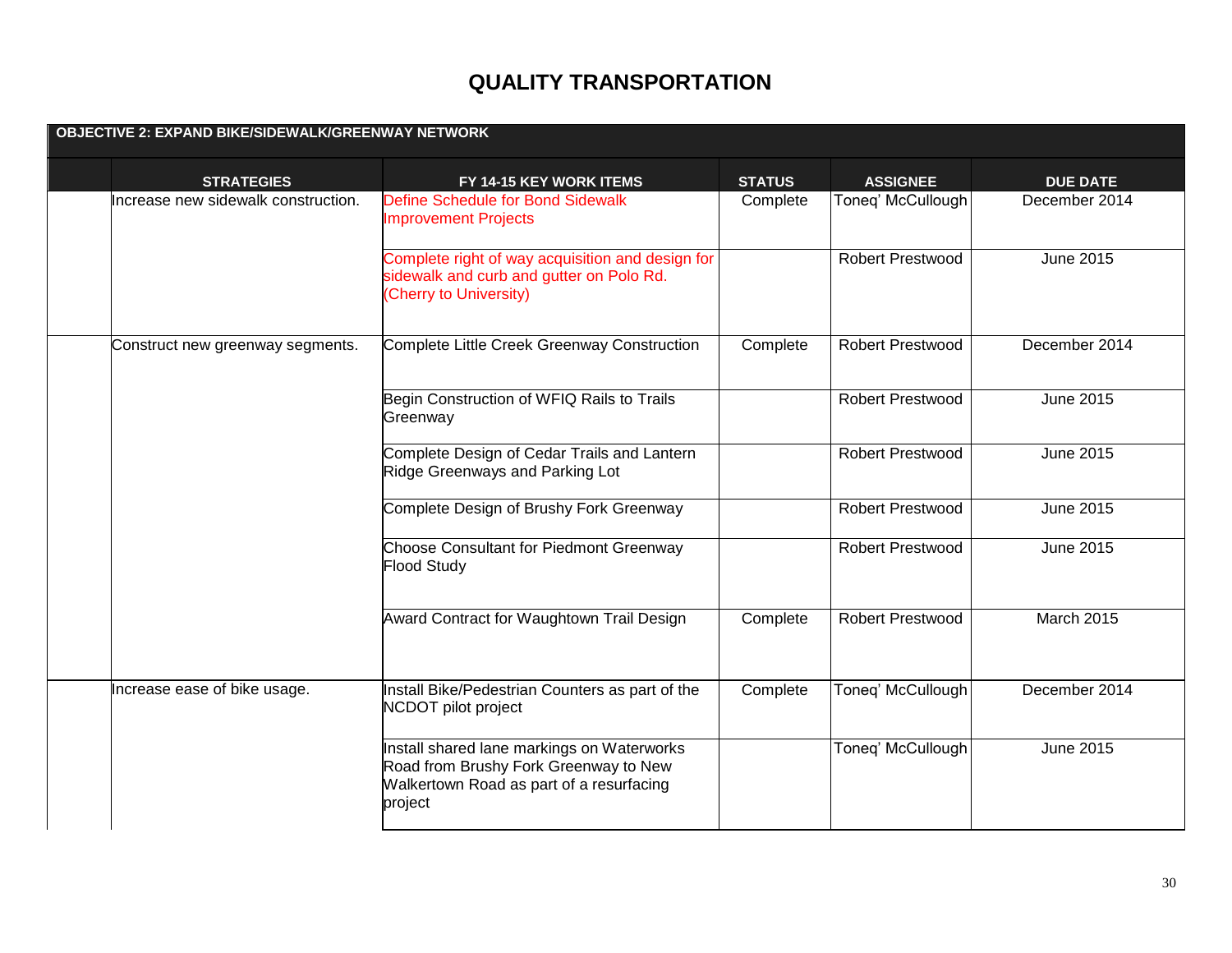| Install shared lane markings on Bowen<br>Boulevard from 25 <sup>th</sup> Street to New Walkertown<br>Road as part of a resurfacing project |          | Toneq' McCullough        | June 2015        |
|--------------------------------------------------------------------------------------------------------------------------------------------|----------|--------------------------|------------------|
| Identify bicycle lanes and shared lane markings<br>in coordination with resurfacing projects                                               | Complete | Toneq' McCullough        | December 2014    |
| Install shared lane markings on Polo Road from<br>Robinhood Road to University Parkway                                                     |          | Toneq' McCullough        | June 2015        |
| Install shared lane markings on Polo Road from<br><b>Cherry to University</b>                                                              |          | <b>Toneq' McCullough</b> | <b>June 2015</b> |
| Submit Walk-Friendly Community Application to<br>the Pedestrian & Bicycle Information Center                                               |          | Toneq' McCullough        | June 2015        |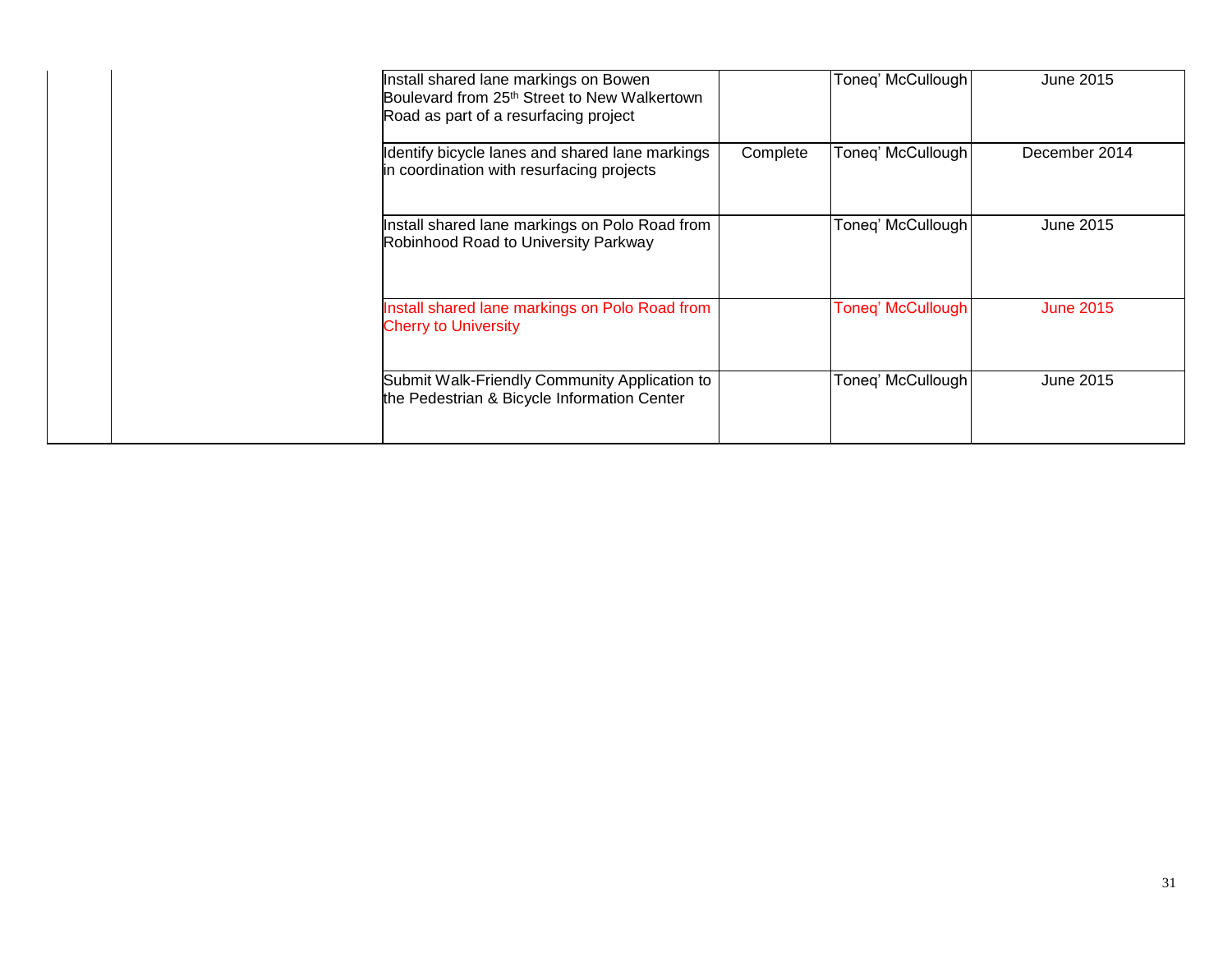# **QUALITY TRANSPORTATION**

| <b>OBJECTIVE 3: ENHANCE PUBLIC TRANSIT</b> |                                                           |                                                                                                                                                                                                |               |                      |                   |
|--------------------------------------------|-----------------------------------------------------------|------------------------------------------------------------------------------------------------------------------------------------------------------------------------------------------------|---------------|----------------------|-------------------|
|                                            | <b>STRATEGIES</b>                                         | FY 14-15 KEY WORK ITEMS                                                                                                                                                                        | <b>STATUS</b> | <b>ASSIGNEE</b>      | <b>DUE DATE</b>   |
|                                            | Complete bus system comprehensive<br>operations analysis. | Hold Public Hearings to obtain feedback from<br>community on proposed new routes.                                                                                                              |               | Toneg'<br>McCullough | April 2015        |
|                                            | Consider options for urban circulator.                    | Report on options for additional Federal<br>Funding to support the next phases of work to<br>include the preparation of future preliminary<br>engineering, final design and NEPA<br>documents. |               | Toneq'<br>McCullough | <b>March 2015</b> |
|                                            | Renovate Union Station.                                   | Begin construction design of Union Station<br><b>Renovations</b>                                                                                                                               | Complete      | Robert<br>Prestwood  | <b>April 2015</b> |
|                                            | Implement WSTA strategic plan.                            | Report on the status of implementing measures<br>recommended in the Strategic Plan.                                                                                                            |               | Toneq'<br>McCullough | <b>March 2015</b> |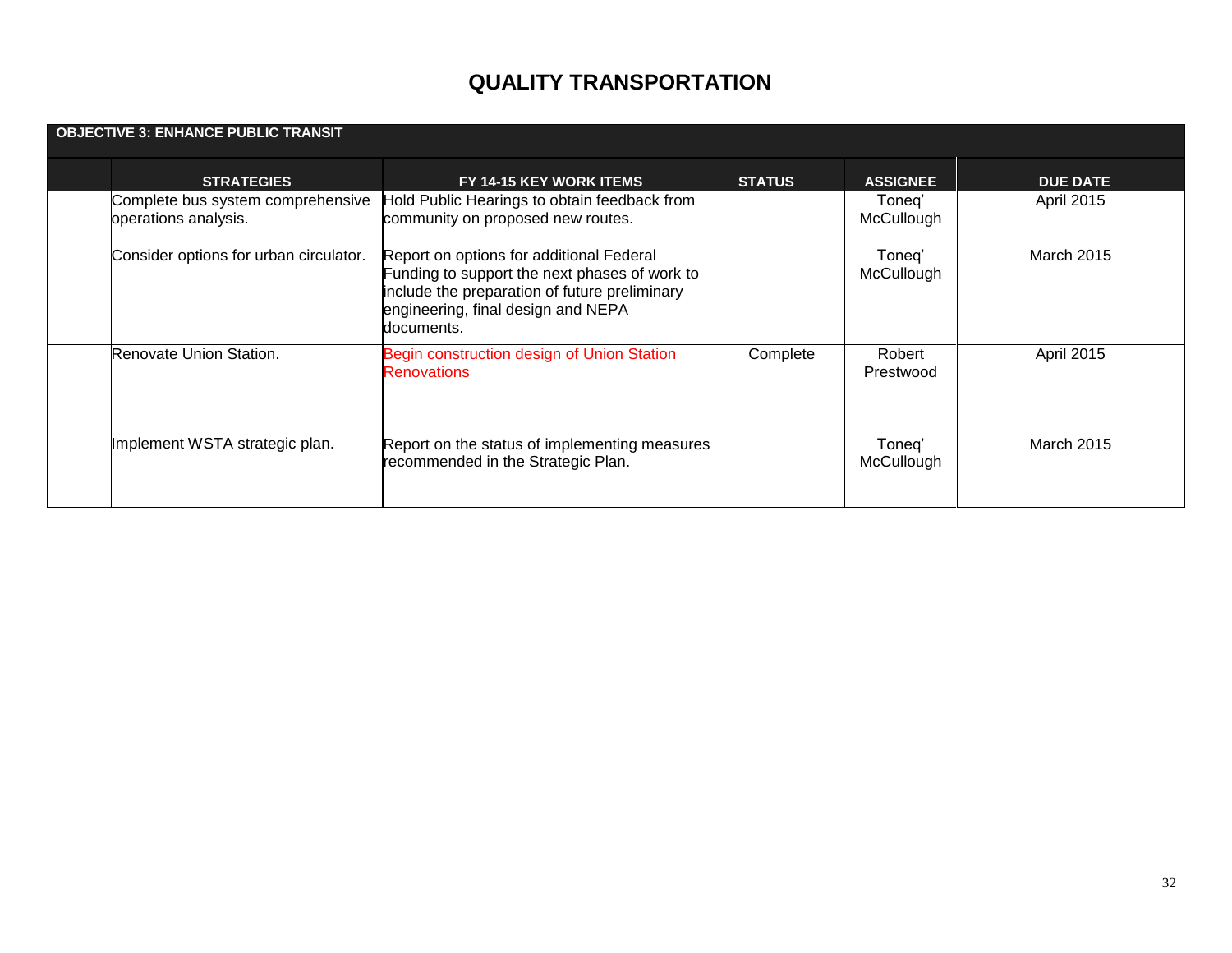Excellent citizen service is the cornerstone of responsive government, without which it is impossible to fulfill our vision statement for city government. Service excellence is based on the city's 10 Keys to Service Excellence. But it also includes ensuring that city employees have the knowledge and tools necessary to provide excellent service, as well ensuring sound management of city resources.

| <b>OBJECTIVE 1: ENSURE SERVICE DELIVERY EFFICIENCY AND EFFECTIVENESS</b> |                                                                                                        |                                                                                                                                                    |               |                     |                   |
|--------------------------------------------------------------------------|--------------------------------------------------------------------------------------------------------|----------------------------------------------------------------------------------------------------------------------------------------------------|---------------|---------------------|-------------------|
|                                                                          | <b>STRATEGIES</b>                                                                                      | FY 14-15 KEY WORK ITEMS                                                                                                                            | <b>STATUS</b> | <b>ASSIGNEE</b>     | <b>DUE DATE</b>   |
|                                                                          | Jse benchmarking and performance<br>measures to develop options for<br>service delivery & reduce cost. | Report to Council on North Carolina<br>Benchmarking Project Findings                                                                               | Complete      | <b>Trevor Minor</b> | February 2015     |
|                                                                          |                                                                                                        | Present new framework for performance<br>management                                                                                                |               | <b>Trevor Minor</b> | <b>March 2015</b> |
|                                                                          | Continue efforts to increase employee<br>performance and accountability.                               | Revise the employee performance appraisal<br>system to incorporate more metrics based tools<br>and improve performance accountability              |               | Carmen Caruth       | April 2015        |
|                                                                          |                                                                                                        | Conduct review of the City's employee<br>grievance policy and present recommendations<br>for more employee involvement in policy<br>administration | Complete      | Carmen Caruth       | December 2014     |
|                                                                          |                                                                                                        | Revise the employee recognition ceremony to<br>combine employee recognition with an<br>employee celebration event and execute the<br>new event     |               | Carmen Caruth       | June 2015         |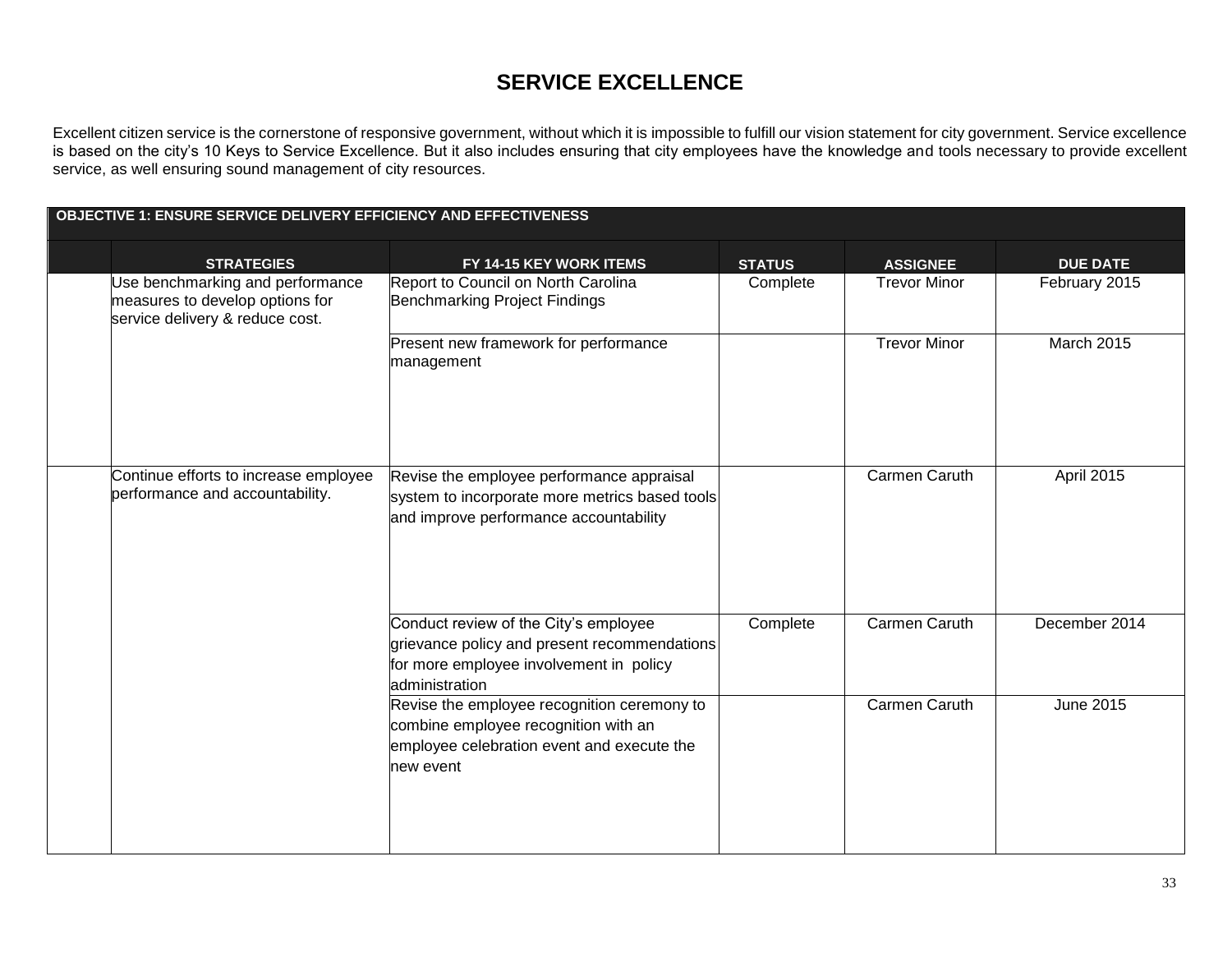| Expand safety incentive program.                      | Expand Safety Program to other Departments                                                                       |          | <b>Lisa Saunders</b>    | June 2015        |
|-------------------------------------------------------|------------------------------------------------------------------------------------------------------------------|----------|-------------------------|------------------|
| Maintain competitive employee<br>compensation system. | Recommend Cost of Living Adjustment Policy<br>for the Winston-Salem Police Officers'<br><b>Retirement System</b> |          | Lisa Saunders           | <b>June 2015</b> |
|                                                       | Present Market Pay Study results to Council                                                                      |          | <b>Carmen Caruth</b>    | March 2015       |
| Complete Phase I relocation of city<br>yard.          | Complete Design of the Lowery Facility                                                                           | Complete | <b>Robert Prestwood</b> | December 2014    |
|                                                       | Award contract for Lowery Facility                                                                               | Complete | Robert Prestwood        | March 2015       |
|                                                       | Select consultant for next phase of City Yard<br>Remediation project.                                            | Complete | Keith Huff              | February 2015    |
| Conduct annual compliance audits.                     | Complete Compliance Audit of Community and<br><b>Business Development</b>                                        | Complete | Lisa Saunders           | February 2015    |
|                                                       | Complete Compliance Audit of Purchasing                                                                          |          | Lisa Saunders           | June 2015        |
|                                                       |                                                                                                                  |          |                         |                  |
|                                                       |                                                                                                                  |          |                         |                  |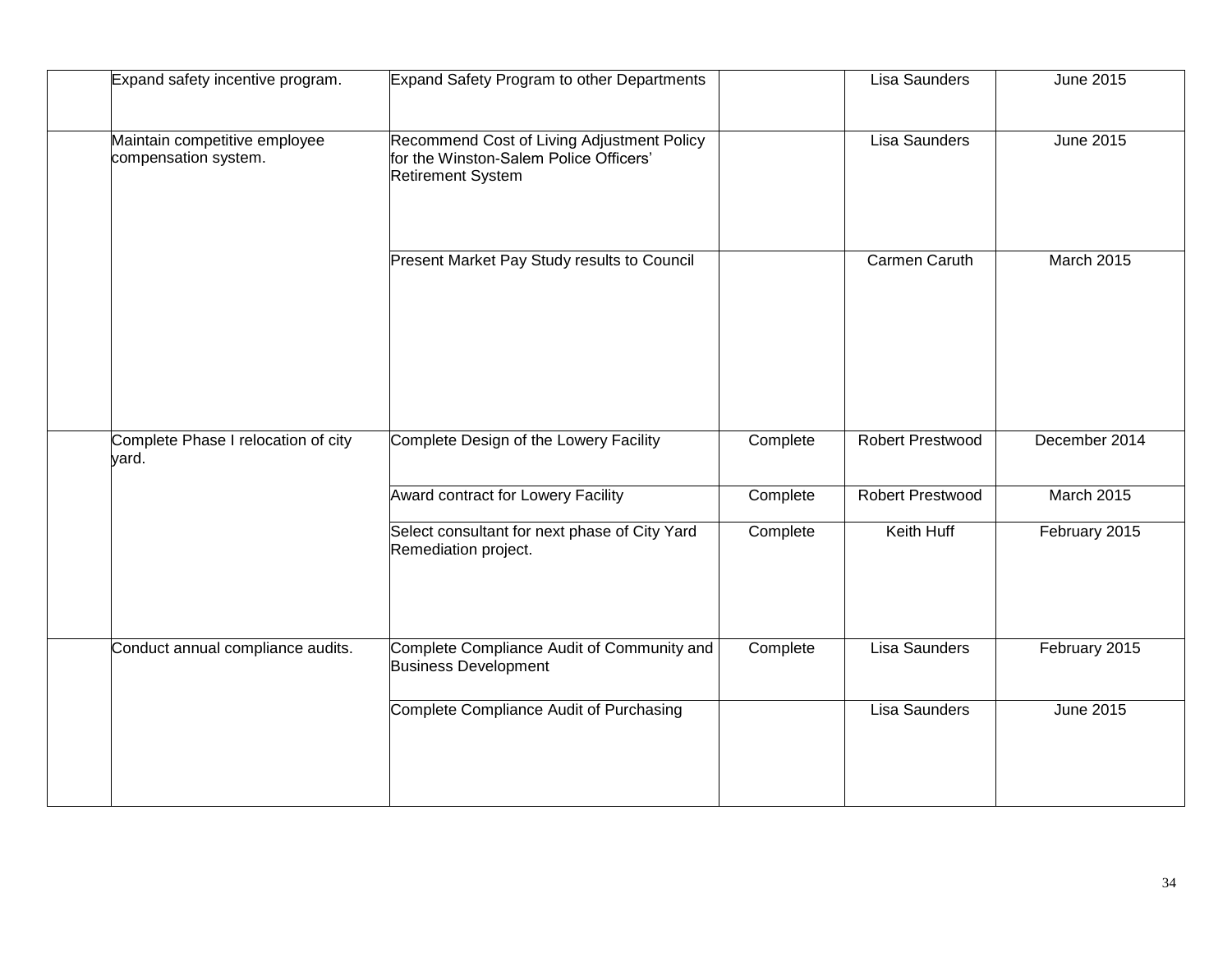| Enhance electronic automation of<br>business processes. | Continue collaboration with Information<br>Systems to prepare for a future "paperless"<br>agenda process                                                            |          | <b>Renee Phillips</b>              | June 2015    |
|---------------------------------------------------------|---------------------------------------------------------------------------------------------------------------------------------------------------------------------|----------|------------------------------------|--------------|
|                                                         | Transition all picnic shelter reservations to E-<br>Trak Plus software                                                                                              |          | Dennis Newman/<br><b>Tim Grant</b> | April 2015   |
|                                                         | Implement new Inspections permitting software<br>with online permit submission and tracking that<br>will integrate into a future electronic plan review<br>solution |          | Dennis Newman                      | June 2015    |
|                                                         | Implement electronic pay stub for all<br>employees                                                                                                                  | Complete | Dennis Newman/<br>Lisa Saunders    | January 2015 |
|                                                         | Implement online request for check process                                                                                                                          |          | Dennis Newman                      | May 2015     |
|                                                         | Expand the online employee life cycle<br>notification to include Employee Terminations,<br>Paid/non-paid interns, Employee Transfers                                | Complete | Dennis Newman                      | January 2015 |
|                                                         | Deploy an enterprise contract management<br>system                                                                                                                  | Complete | Dennis Newman                      | March 2015   |
|                                                         | Implement Electronic Workflow for Payment<br><b>Requests</b>                                                                                                        |          | Lisa Saunders                      | June 2015    |
|                                                         | Explore options for a new cloud based<br>IVR/Web payment application                                                                                                |          | Lisa Saunders                      | June 2015    |
|                                                         |                                                                                                                                                                     |          |                                    |              |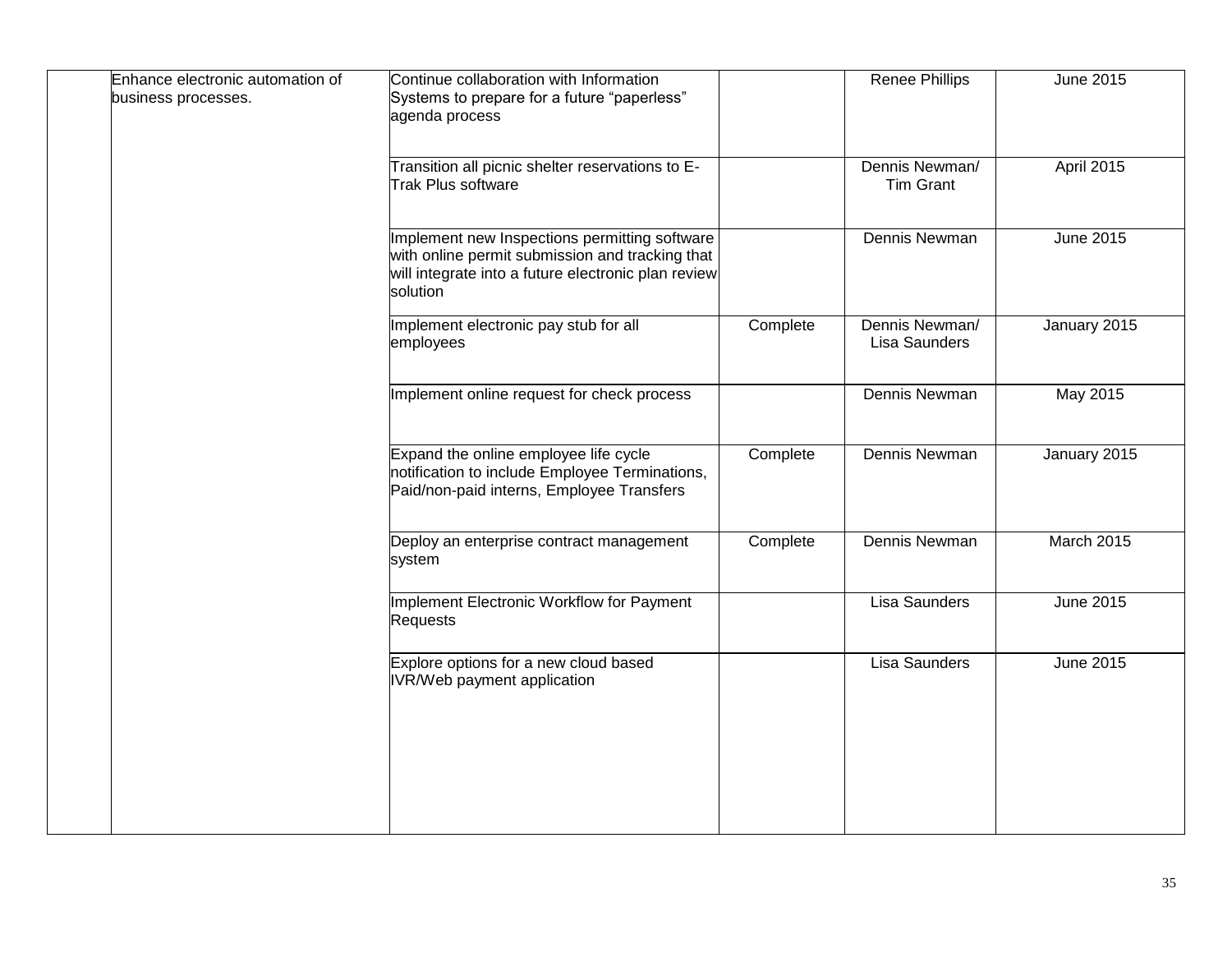| Enhance electronic automation of  | Complete Phase 2 of the Master Address<br>human resources records management Database project | Dennis Newman  | June 2015         |
|-----------------------------------|-----------------------------------------------------------------------------------------------|----------------|-------------------|
| and processes                     |                                                                                               |                |                   |
|                                   | Implement Enhancements to NeoGov Applicant<br><b>Tracking System</b>                          | Carmen Caruth  | <b>April 2015</b> |
|                                   | Revise and automate the new employee record<br>and integrate with e-Works requisition         | Carmen Caruth  | <b>April 2015</b> |
| Complete fleet utilization study. | Present recommendations from fleet utilization<br>study                                       | James Mitchell | <b>April 2015</b> |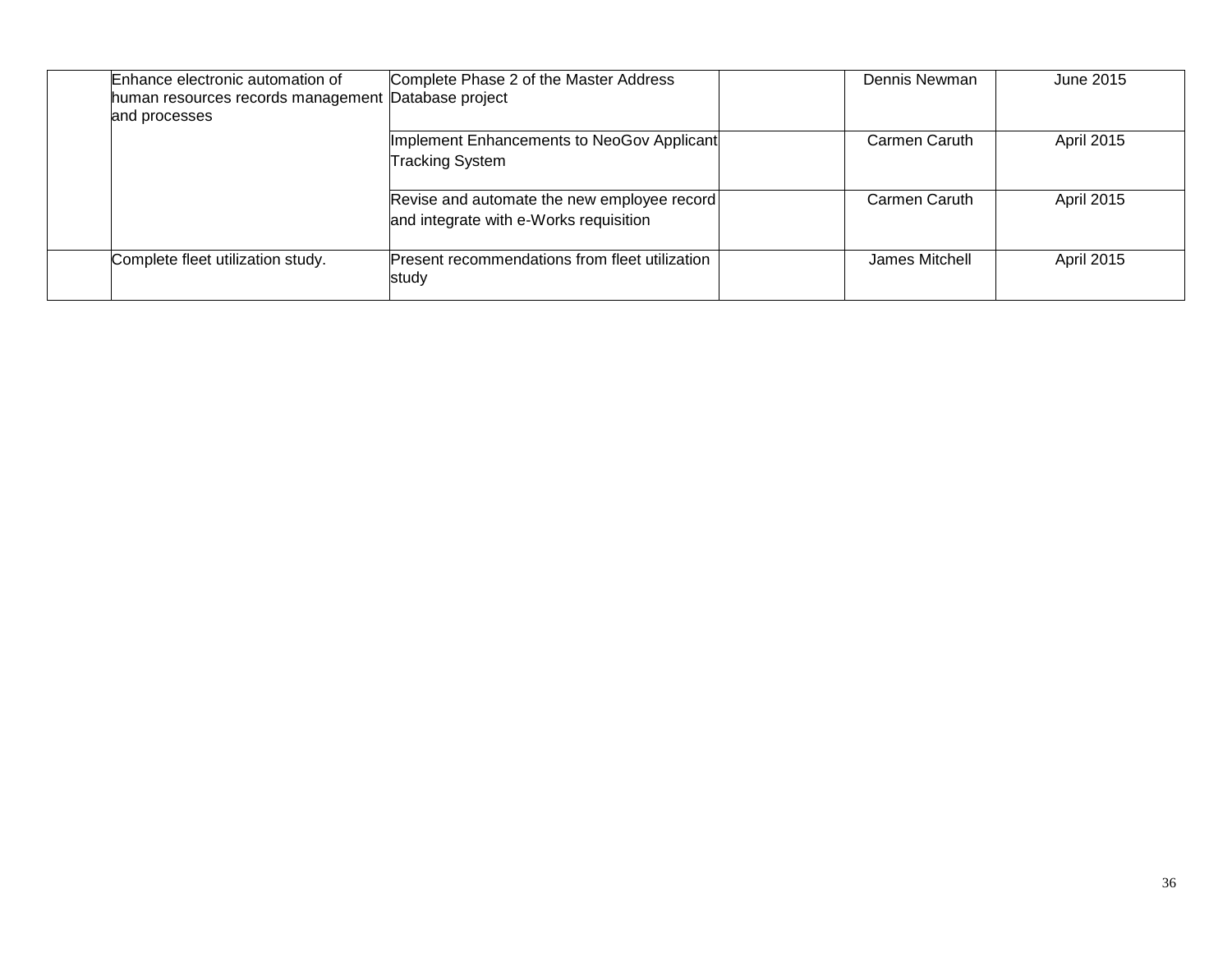| OBJECTIVE 2: ENAHNCE EMPLOYEE PROFESSIONAL DEVELOPMENT AND TRAINING |                                                                     |                                                                                                                                                                                                                             |               |                                          |                   |
|---------------------------------------------------------------------|---------------------------------------------------------------------|-----------------------------------------------------------------------------------------------------------------------------------------------------------------------------------------------------------------------------|---------------|------------------------------------------|-------------------|
|                                                                     | <b>STRATEGIES</b>                                                   | FY 14-15 KEY WORK ITEMS PLANS                                                                                                                                                                                               | <b>STATUS</b> | <b>ASSIGNEE</b>                          | <b>DUE DATE</b>   |
|                                                                     | Enhance leadership training and<br>succession planning.             | Fully implement professional development<br>(succession planning) program including the<br>development of a mentorship component to<br>provide development opportunities for<br>employees at all levels of the organization |               | Carmen Caruth                            | <b>June 2015</b>  |
|                                                                     | Continue to enhance wellness<br>programs.                           | Engage consulting firm to assist with the<br>development and implementation of effective<br>employee wellness program and strategies.                                                                                       |               | Carmen Caruth                            | April 2015        |
|                                                                     |                                                                     | Develop applications and processes that<br>ensure compliance with the Affordable Care<br>Act related to part-time employees.                                                                                                | Complete      | Carmen Caruth                            | December 2014     |
|                                                                     | Expand service excellence program to<br>include diversity training. | Implement City-Wide Diversity Awareness<br>Plan                                                                                                                                                                             | Complete      | <b>Shantell Davis</b>                    | December 2014     |
|                                                                     |                                                                     | Support City-wide Diversity Awareness<br>Initiative by providing staff support for<br>diversity awareness sessions and incorporate<br>diversity training into new employee<br>orientation program.                          | Complete      | Carmen Caruth/<br>Wanda Allen-<br>Abraha | December 2014     |
|                                                                     | Enhance operational training programs<br>for city employees.        | Complete implementation and support<br>deployment of an online training center for all<br>employees                                                                                                                         | Complete      | Dennis Newman                            | October 2014      |
|                                                                     |                                                                     | Update the Supervisor's Handbook                                                                                                                                                                                            | Complete      | Carmen Caruth                            | January 2015      |
|                                                                     |                                                                     | Develop a fully functional e-learning system<br>for training employees and tracking their<br>progress                                                                                                                       |               | Carmen Caruth                            | <b>April 2015</b> |
|                                                                     |                                                                     | <b>Update City Travel Policy</b>                                                                                                                                                                                            |               | <b>Lisa Saunders</b>                     | <b>April 2015</b> |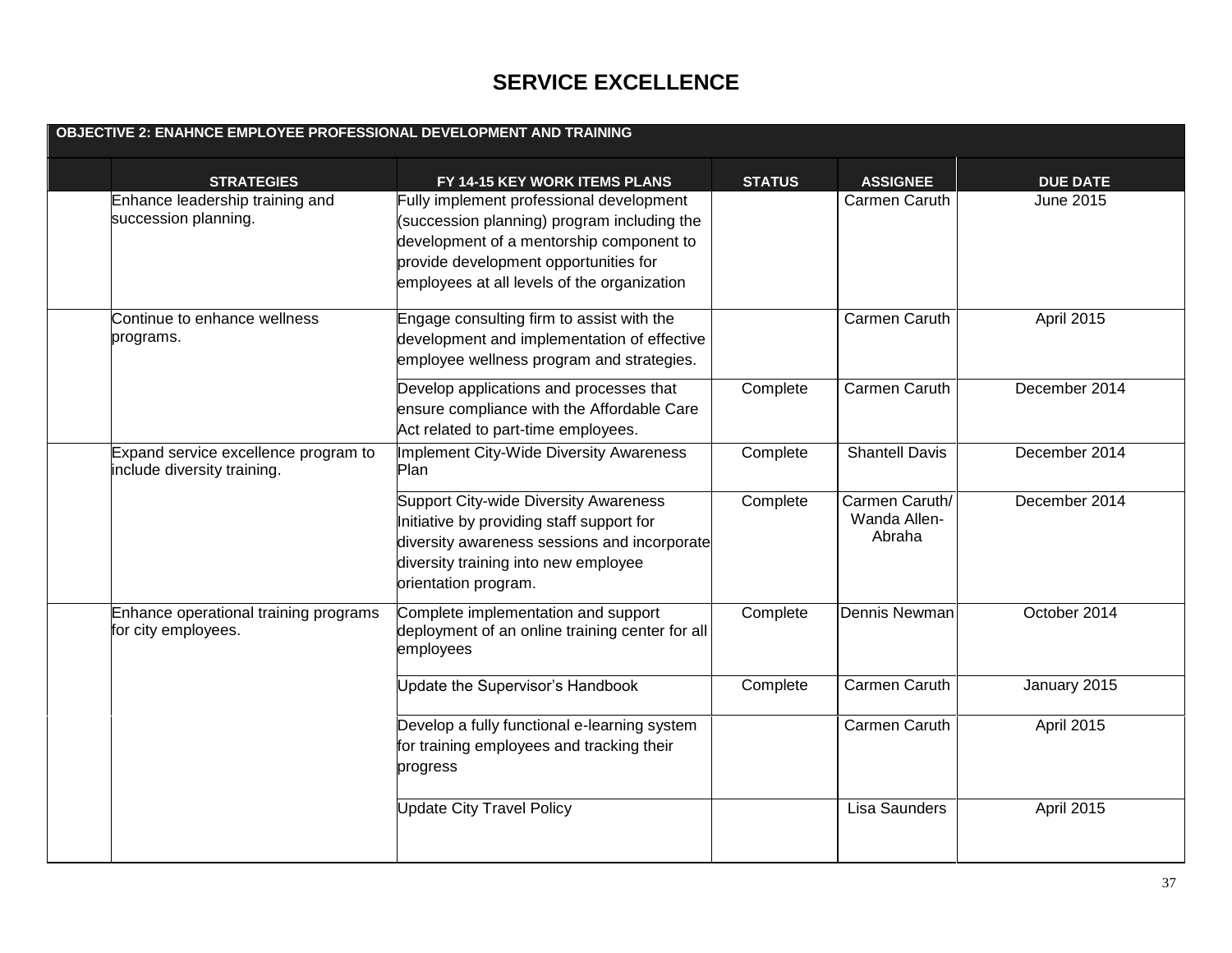| <b>OBJECTIVE 3: MAINTAIN CITY'S FINANCIAL STRENGTH</b>                                                   |                                                                                                            |               |                      |                   |  |  |  |
|----------------------------------------------------------------------------------------------------------|------------------------------------------------------------------------------------------------------------|---------------|----------------------|-------------------|--|--|--|
| <b>STRATEGIES</b>                                                                                        | FY 14-15 KEY WORK ITEMS                                                                                    | <b>STATUS</b> | <b>ASSIGNEE</b>      | <b>DUE DATE</b>   |  |  |  |
| Maintain service levels while also<br>maintaining low competitive taxes and<br>fees.                     | Present trial balanced budget to Council                                                                   |               | <b>Trevor Minor</b>  | <b>March 2015</b> |  |  |  |
| Continue review of remaining<br>recommendations from the Citizen<br><b>Operational Review Committee.</b> | Prepare status report on COERC<br>recommendations                                                          | Complete      | <b>Trevor Minor</b>  | January 2015      |  |  |  |
|                                                                                                          | Complete scheduled review of fees under new<br>user fee review process and present to<br>Council committee |               | <b>Trevor Minor</b>  | March 2015        |  |  |  |
| Update fund balance policies.                                                                            | Prepare 2013-14 fund balance report                                                                        | Complete      | Lisa Saunders        | January 2015      |  |  |  |
| Continue aggressive pursuit of federal<br>grants.                                                        | Adopt Federal legislative/grant agenda                                                                     | Complete      | Derwick Paige        | January 2015      |  |  |  |
| Update capital improvement plan and<br>develop bond referendum projects.                                 | Prepare and present 2016-2021 Capital Plan<br>to Council committee                                         |               | <b>Trevor Minor</b>  | May 2015          |  |  |  |
|                                                                                                          | Set up appropriations for approved bond<br>referendum projects                                             | Complete      | <b>Trevor Minor</b>  | November 2014     |  |  |  |
| Monitor actions of the N.C. General<br>Assembly.                                                         | Adopt annual legislative agenda                                                                            | Complete      | Angela Carmon        | December 2014     |  |  |  |
| Maintain AAA bond rating.                                                                                | Complete Sale of Limited Obligation Bonds<br>\$18 and \$60 million                                         | Complete      | Lisa Saunders        | September 2014    |  |  |  |
|                                                                                                          | Refinance 2005 Water & Sewer Revenue<br>Bonds to take advantage of lower interest<br>rates                 | Complete      | <b>Lisa Saunders</b> | November 2014     |  |  |  |
|                                                                                                          | Retain an independent consultant to review<br>reserves in RAMCO                                            | Complete      | Lisa Saunders        | <b>March 2015</b> |  |  |  |
|                                                                                                          | Continue to work with WSSU to facilitate sale<br>of Bowman Gray Stadium                                    |               | Ben Rowe             | June 2015         |  |  |  |